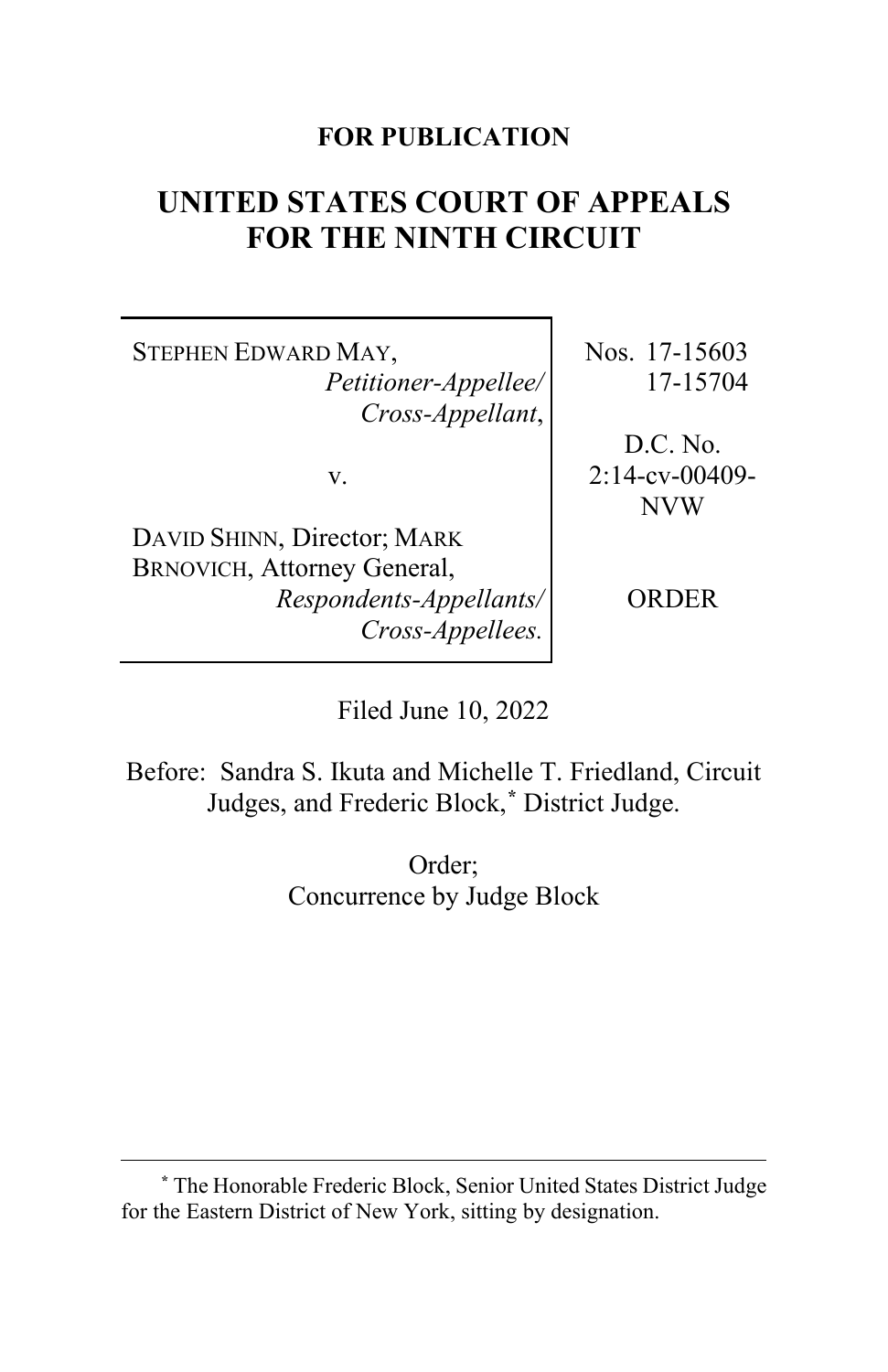### **SUMMARY[\\*\\*](#page-1-0)**

### **Habeas Corpus / Mandates**

Denying Stephen Edward May's motion to recall a mandate, the panel wrote (1) motions that assert a judgment is void because of a jurisdictional defect generally must show that the court lacked even an arguable basis for jurisdiction, (2) May has not met that standard in arguing that the statutory "in-custody" requirement was satisfied, and (3) the additional details provided in the motion and accompanying exhibits do not demonstrate this Court's holding on mootness lacked an arguable basis.

Constrained by his oath of office to concur in his colleagues' decision rejecting May's last effort to escape lifetime incarceration, District Judge Block wrote separately to reinforce Judge Friedland's conclusion that "this case, and in particular May's sentence, reflects poorly on our legal system," *May v. Shinn*, 954 F.3d 1194, 1209 (9th Cir. 2020), *cert. denied* 141 S. Ct. 1740 (2021), and to urge that justice compels that May's sentence be commuted by the State of Arizona.

#### **COUNSEL**

Robert A. Walsh (argued), Assistant Attorney General, Criminal Appeals Section; Mark Brnovich, Attorney

<span id="page-1-0"></span>**<sup>\*\*</sup>** This summary constitutes no part of the opinion of the court. It has been prepared by court staff for the convenience of the reader.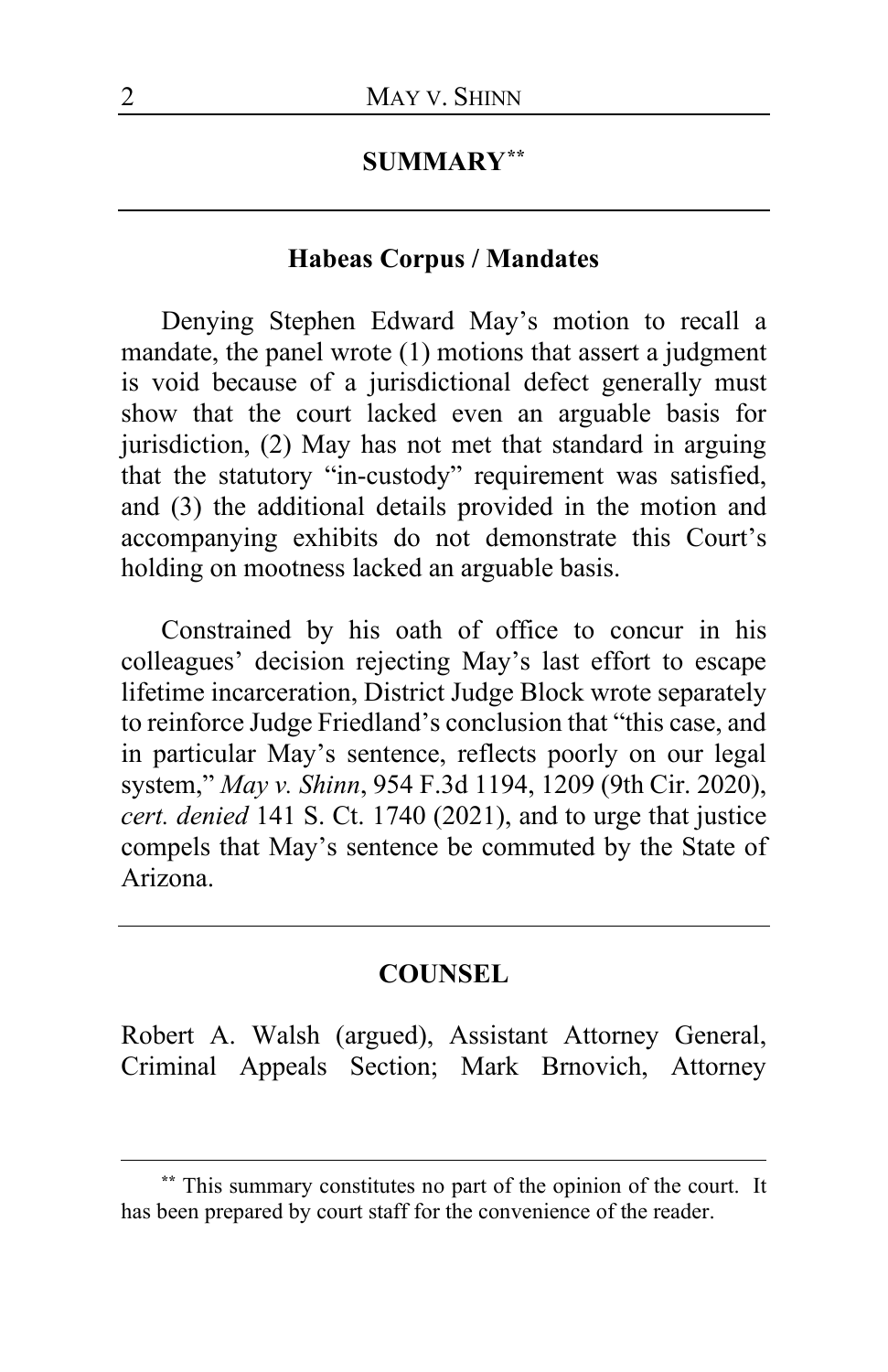General; Office of the Attorney General, Phoenix, Arizona; for Respondents-Appellants/Cross-Appellees.

Erica T. Dubno (argued), Fahringer & Dubno Herald Price Fahringer PLLC, New York, New York; Robert J. McWhirter, Law Offices of Robert J. McWhirter, Phoenix, Arizona; Michael D. Kimerer, Kimerer & Derrick P.C., Phoenix, Arizona; for Petitioner-Appellee/Cross-Appellant.

Mikel Patrick Steinfeld, Phoenix, Arizona, for Amicus Curiae Arizona Attorneys for Criminal Justice.

J. Thomas Sullivan, Little Rock, Arkansas, for Amicus Curiae National Association for Rational Sex Offense Laws.

### **ORDER**

May's motion to recall the mandate (Dkt. No. 135) is **DENIED.** "[M]otions that assert a judgment is void because of a jurisdictional defect generally" must show that "the court that rendered judgment lacked even an 'arguable basis' for jurisdiction." *United Student Aid Funds, Inc. v. Espinosa*, 559 U.S. 260, 271 (2010) (citations omitted). May has not met that standard in arguing that the statutory "incustody" requirement was unsatisfied. *Maleng v. Cook*, 490 U.S. 488, 490–91 (1989) (per curiam); *Carafas v. LaVallee*, 391 U.S. 234, 238 (1968). Nor do the additional details provided in the motion and accompanying exhibits demonstrate that this Court's holding on mootness lacked an arguable basis. *Kernan v. Cuero*, 138 S. Ct. 4, 7 (2017) (per curiam).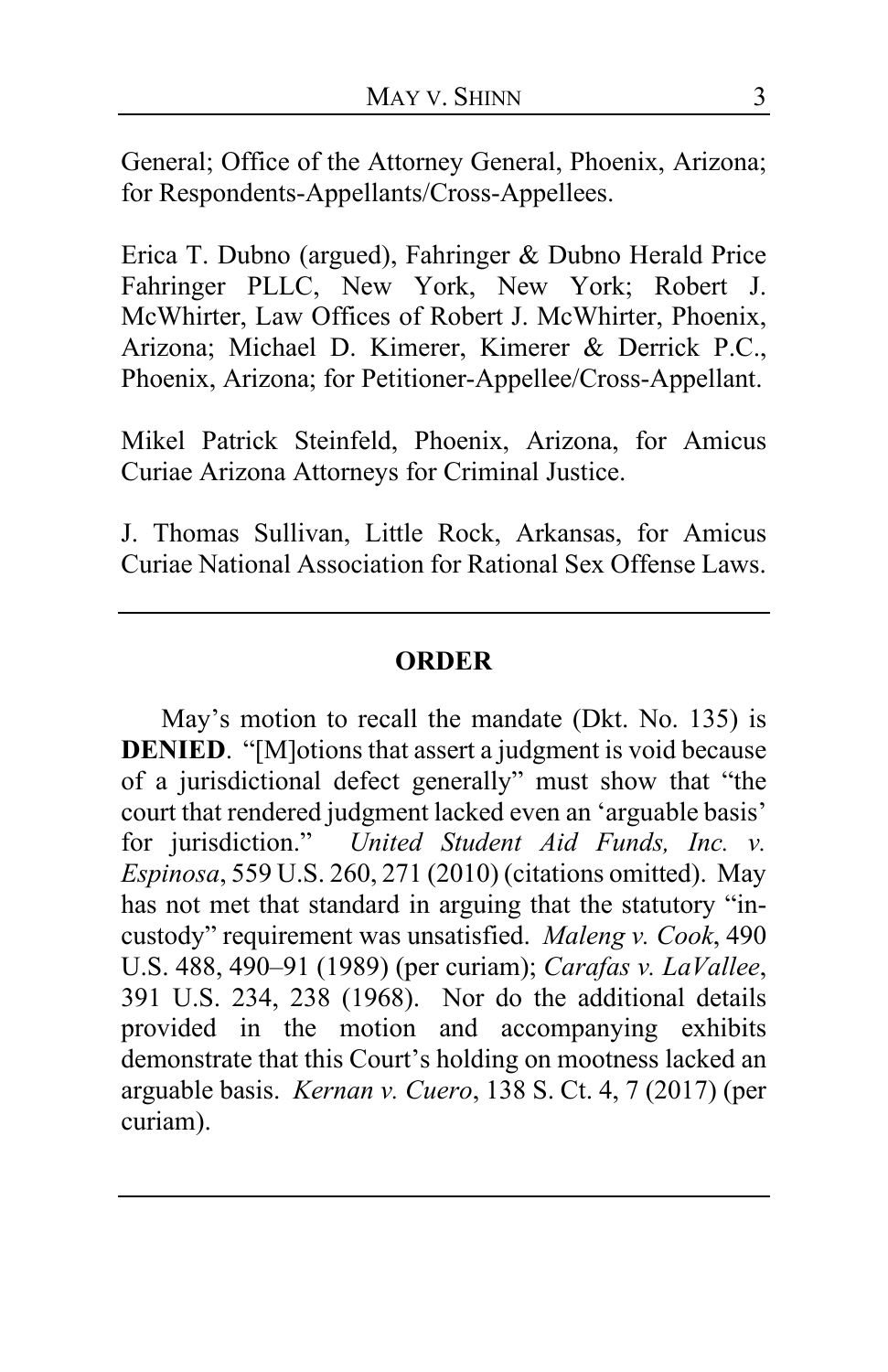BLOCK, Senior District Judge, concurring:

This is another failed attempt by the defendant Stephen May to avoid spending the rest of his life in prison. Although I am constrained by my oath of office to concur in my colleagues' decision rejecting May's latest effort to escape lifetime incarceration, I write separately to reinforce Judge Friedland's conclusion that "this case, and in particular May's sentence, reflects poorly on our legal system," *May v. Shinn*, 954 F.3d 1194, 1209 (9th Cir. 2020), *cert. denied* 141 S.Ct. 1740 (2021), and to urge that justice compels that May's sentence be commuted by the State of Arizona.

#### **I**

As shown by the past decisions of this panel, this is a bizarre case. May stands convicted by an Arizona jury of five of eight counts of child molestation of three children between the ages of six and eight. He was acquitted on two counts with respect to a nine-year-old child. *See May v. Ryan*, CIV 14-0409-PHX-NVW (MHB), 2015 WL 13188352, at \*13 (D. Ariz. Sept. 15, 2015).**[1](#page-3-0)**

The convictions occurred after the trial judge had declared a mistrial when the jury had announced that it could not reach a verdict. Although the judge had discharged the jury, the judge allowed the jury to recommence its deliberations after the bailiff—as the lawyers were preparing to leave the courtroom—had advised the judge that the jurors wished to continue deliberating, and defense counsel consented. May's conviction was rendered following a weekend break after several more hours of deliberations. At

<span id="page-3-0"></span>**<sup>1</sup>** For reasons unrelated to the merits, the final count was dismissed at the behest of the victim's parents. *Id.* at \*14.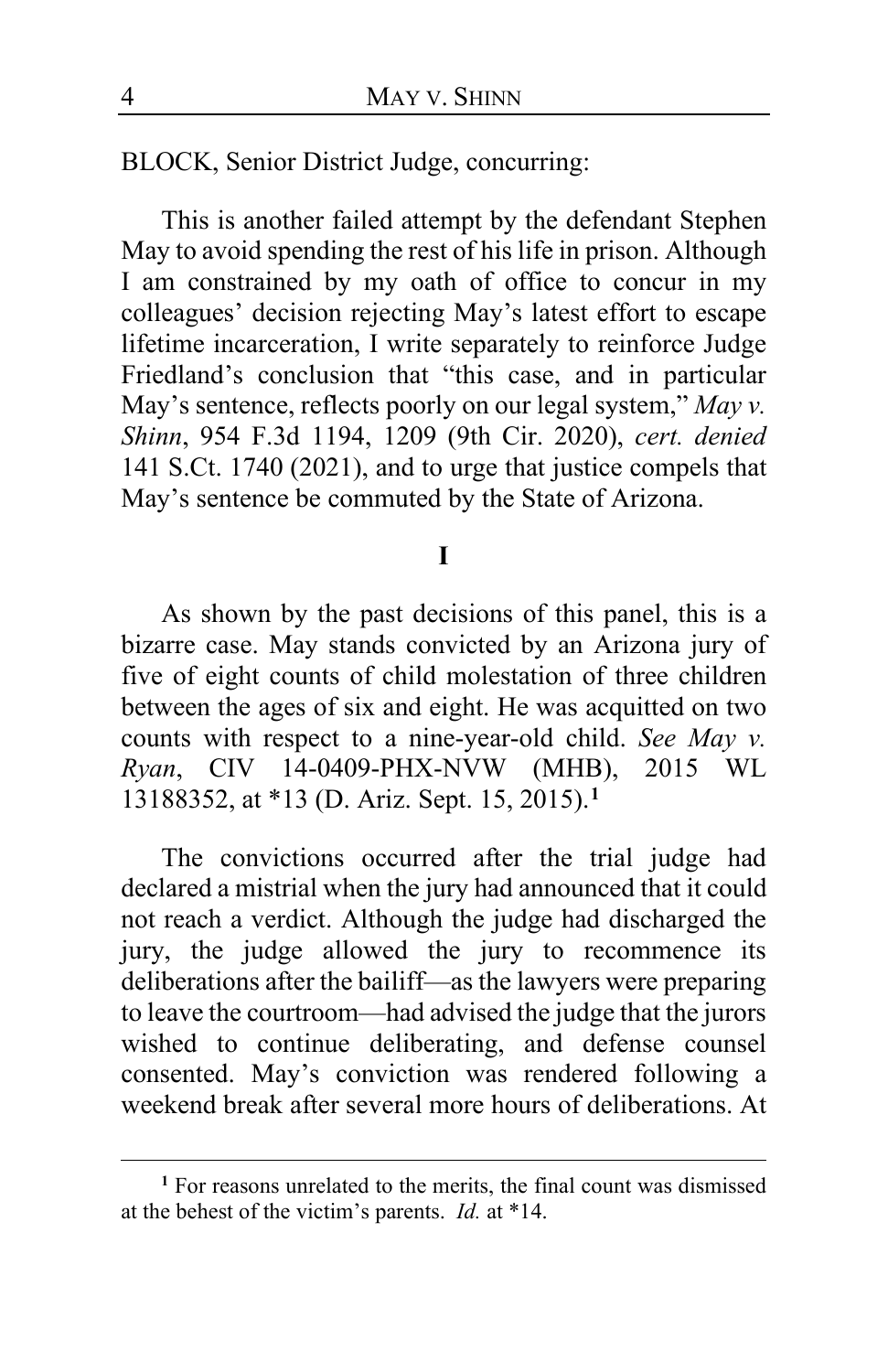the age of 37, May was sentenced to 75 years of incarceration without parole. Unless he lives to be 112, he will die in jail.

May had served ten years of his term of imprisonment as the case wended its way through the state and federal judicial systems before the district court granted his habeas petition and released him from incarceration. *See May v. Ryan*, 245 F. Supp. 3d 1145 (D. Ariz. 2017). In a lengthy opinion Judge Wake ruled that May's trial counsel rendered ineffective assistance under *Strickland v. Washington,* 466 U.S. 668 (1984), because he did not object to the constitutionality of the Arizona law placing the burden of proving lack of intent on the defendant. *May*, 245 F. Supp. 3d at 1166.

On appeal, we unanimously disagreed, explaining:

Given the long-standing status of the law in Arizona that the State is not required to prove sexual intent to successfully prosecute a defendant for child molestation, which provided the background for the "prevailing professional practice at the time of trial," we cannot conclude that trial counsel's failure to object to the constitutionality of the statute placing the burden of proving lack of intent on the defendant fell "below an objective standard of reasonableness."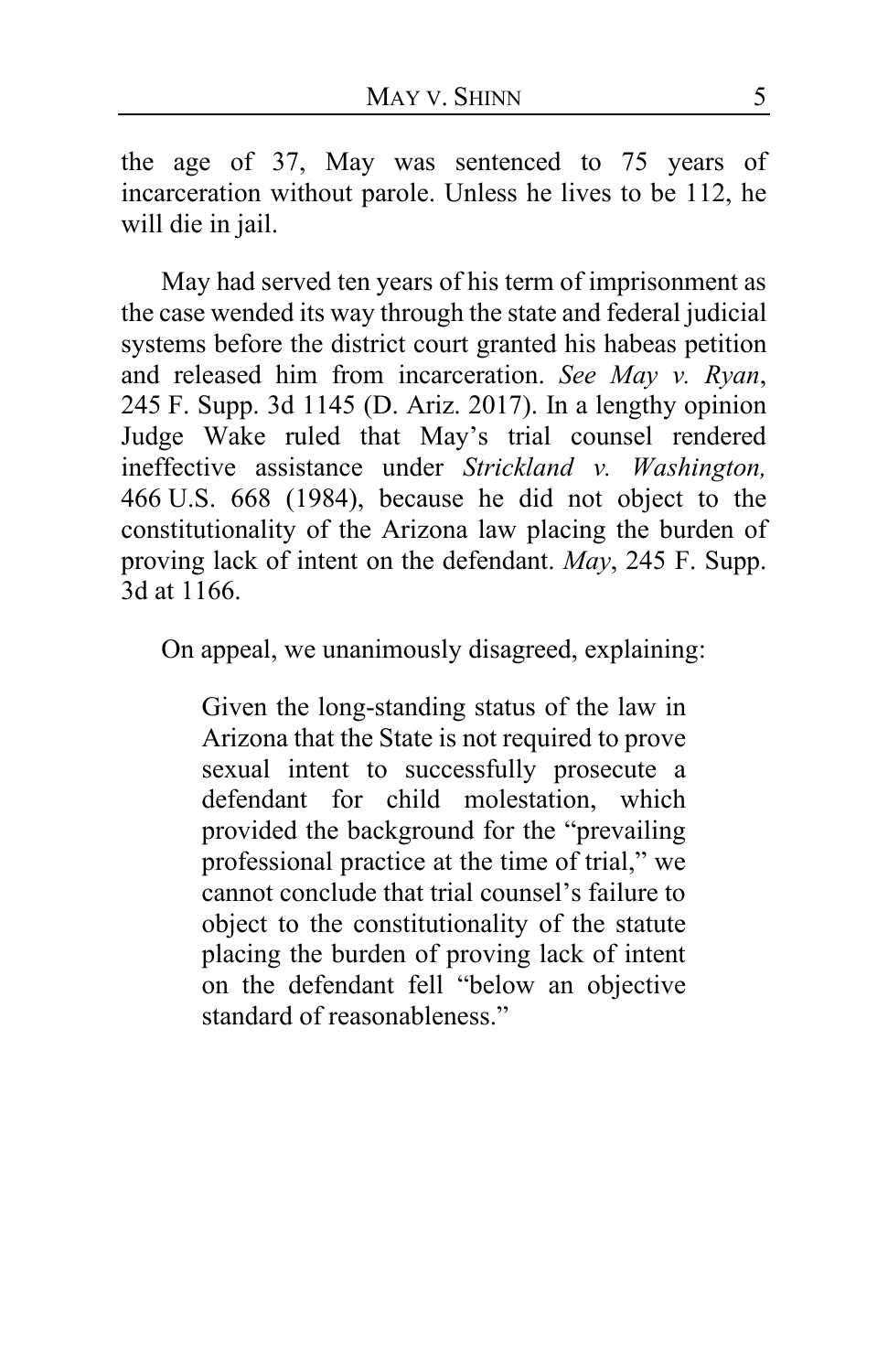*May v. Ryan*, 766 F. App'x 505, 507 (9th Cir. 2019) (internal citations omitted). **[2](#page-5-0)**

Nevertheless, Judge Friedland and I affirmed the district court's grant of habeas on other grounds: We first noted that "the State's case turned entirely on the jury's believing the testimony of several child victims who all had struggled to provide details of the alleged molestation on the stand, including failing to remember whether some of the incidents even took place." *Id.* at 507. We concluded that, in light of the particular circumstances, "when the trial judge asked if either party objected to the jury resuming deliberations after the court had already declared a mistrial and discharged the jury, competent counsel would have objected." *Id* at 508. Consequently, we ruled that "[t]he decision not to object was completely unsupportable on this record and, therefore, under the circumstances, could not have been considered a sound trial strategy." *Id.* (citations and internal quotation marks omitted). We also held that the prejudice prong of *Strickland* was satisfied.**[3](#page-5-1)**

<span id="page-5-0"></span>**<sup>2</sup>** Although we could not agree with Judge Wake that trial counsel was remiss in failing to object to the statute's constitutionality, Judge Wake's opinion makes a compelling case that the statute is indeed unconstitutional. Notably, the Supreme Court has yet to rule on the issue. In May's petition for certiorari, the issue of the statute's constitutionality was not presented. Three Questions Presented were advanced, each dealing with the application of *Strickland*. Petition for Certiorari at 2, *May v. Shinn*, 141 S.Ct. 1740 (2021) (No. 20-1080).

<span id="page-5-1"></span>**<sup>3</sup>** Judge Ikuta dissented. She believed that the majority's decision was based on "pure speculation" about "how a second trial would unfold," but that "pure speculation was insufficient to establish deficient performance" and that "we should reject such uninformed prognostications." *May*, 766 Fed. App'x at 509.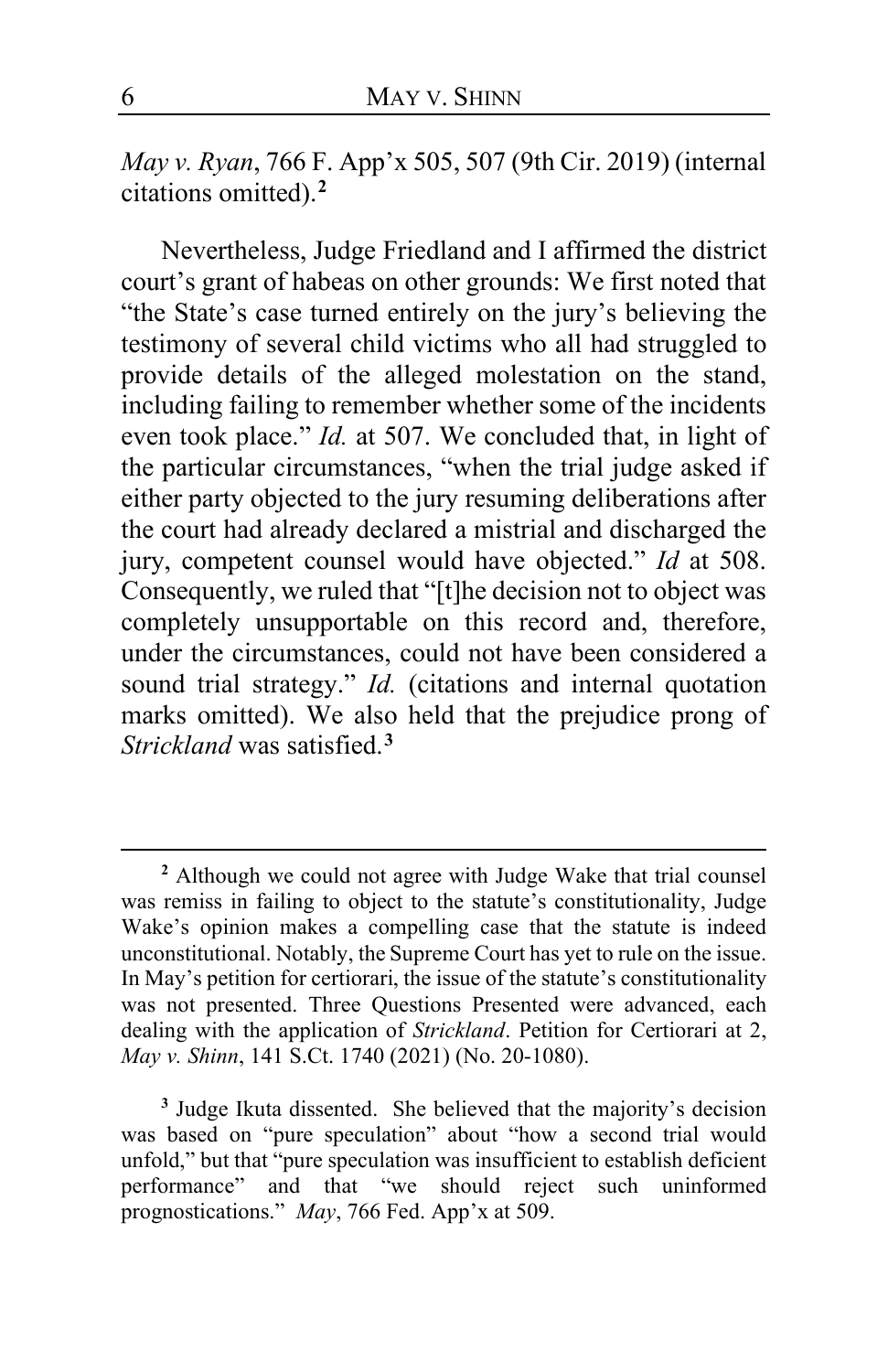However, Judge Friedland changed her vote in response to the State's petition for rehearing, which pointed out that the panel had misunderstood an aspect of the case's procedural history. Writing for what was now a majority of the panel, she reasoned that since the State's case was so weak, "it was reasonable [for trial counsel] to think that the jury might acquit May if it continued deliberating." *May*, 954 F.3d at 1204. Accordingly, trial counsel could not be faulted for consenting to further deliberations. She explained that the alleged sexual molestation charges were predicated upon the brief touching of the children's genitals by May on the outside of either their clothing or bathing suits, and nothing more. *Id.* at 1197. As she elaborated:

> The fact that the jury was deadlocked meant that at least one juror wanted to acquit May. And both parties agree that the State's evidence against May was far from overwhelming. All four children testified that other people were nearby when May touched their genital areas. Luis and Danielle testified that May touched them when more than twenty people, including other adults, were in the vicinity—but none of those people claimed to see anything. Luis was also unable to identify May in court. Taylor and Danielle testified that they were unable to remember an incident in which May had touched them that they had previously disclosed to police. And Sheldon testified that he thought that May's touching was accidental until Taylor's mother told him otherwise. The State had not offered any expert testimony to try to explain away these discrepancies in the children's accounts. Based on these and other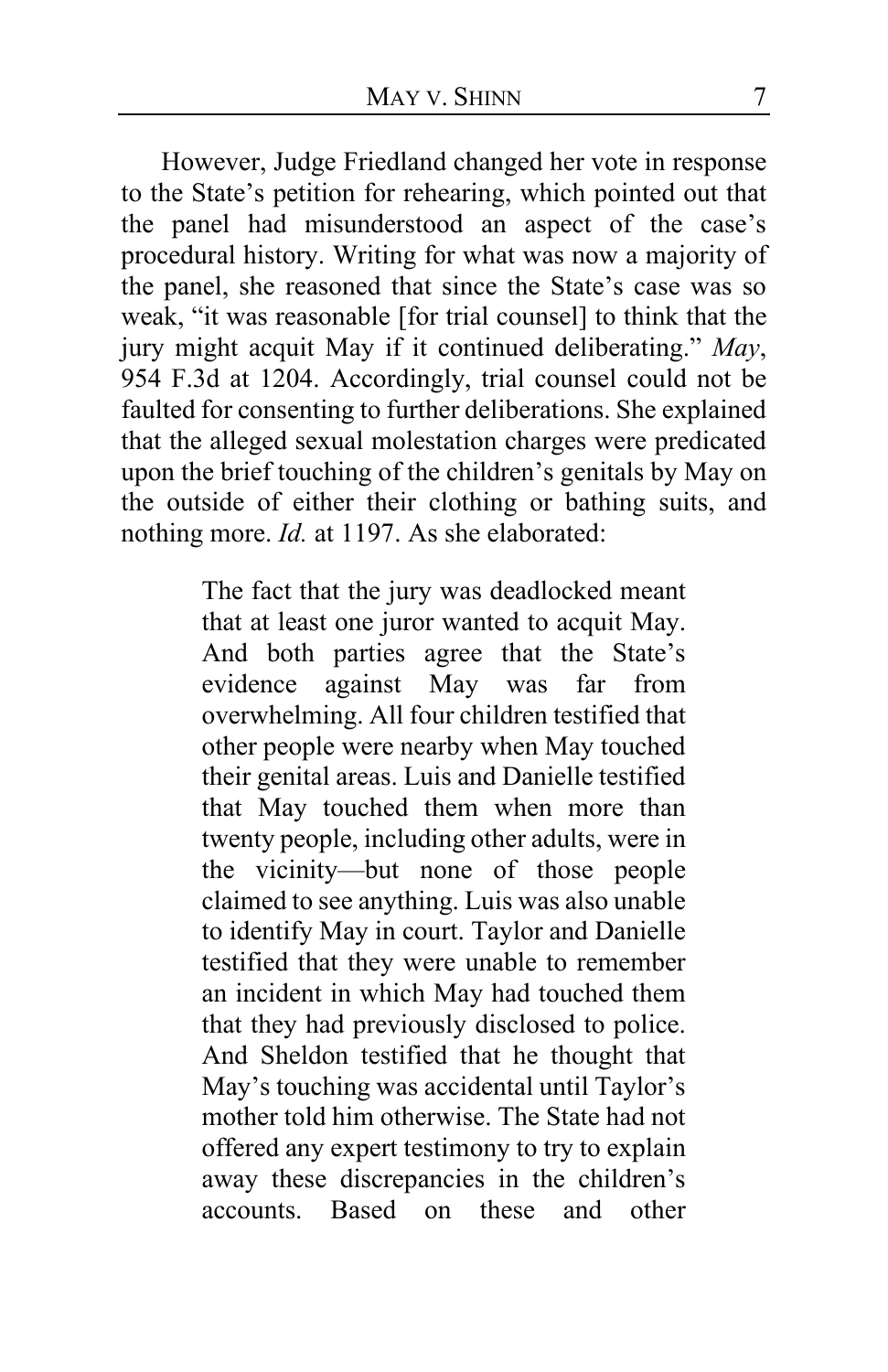weaknesses in the State's case, it was reasonable to think that the jury might acquit May if it continued deliberating. Indeed, the jury ultimately did acquit May on the counts related to Sheldon.

*Id.* at 1204. I dissented, concluding that "[b]ecause I would find that May's counsel was objectively deficient in not objecting to resumed jury deliberations, and because there was a reasonable probability that an objection would have been sustained, I would affirm the grant of *habeas* relief." *May*, 954 F.3d at 1221.

In a brief concurring opinion, Judge Ikuta reasoned:

It is our duty to impartially follow and apply the law. Here, as required to "reflect our enduring respect for the State's interest in the finality of convictions that have survived direct review withing the state court system," we adhered to the limited scope of federal habeas review. In doing so, we uphold the fundamental principles of our legal system.

*Id.* at 1208 (internal citations omitted). In a separate concurring opinion, Judge Friedland wrote "to express [her] dismay at the outcome of this case:"

> While I certainly recognize the seriousness of child molestation, the evidence that May was actually guilty of the five counts of molestation he was convicted on was very thin. May's conviction on those counts was based almost entirely on the testimony of the children who were the alleged victims. Yet, as described in the opinion, that testimony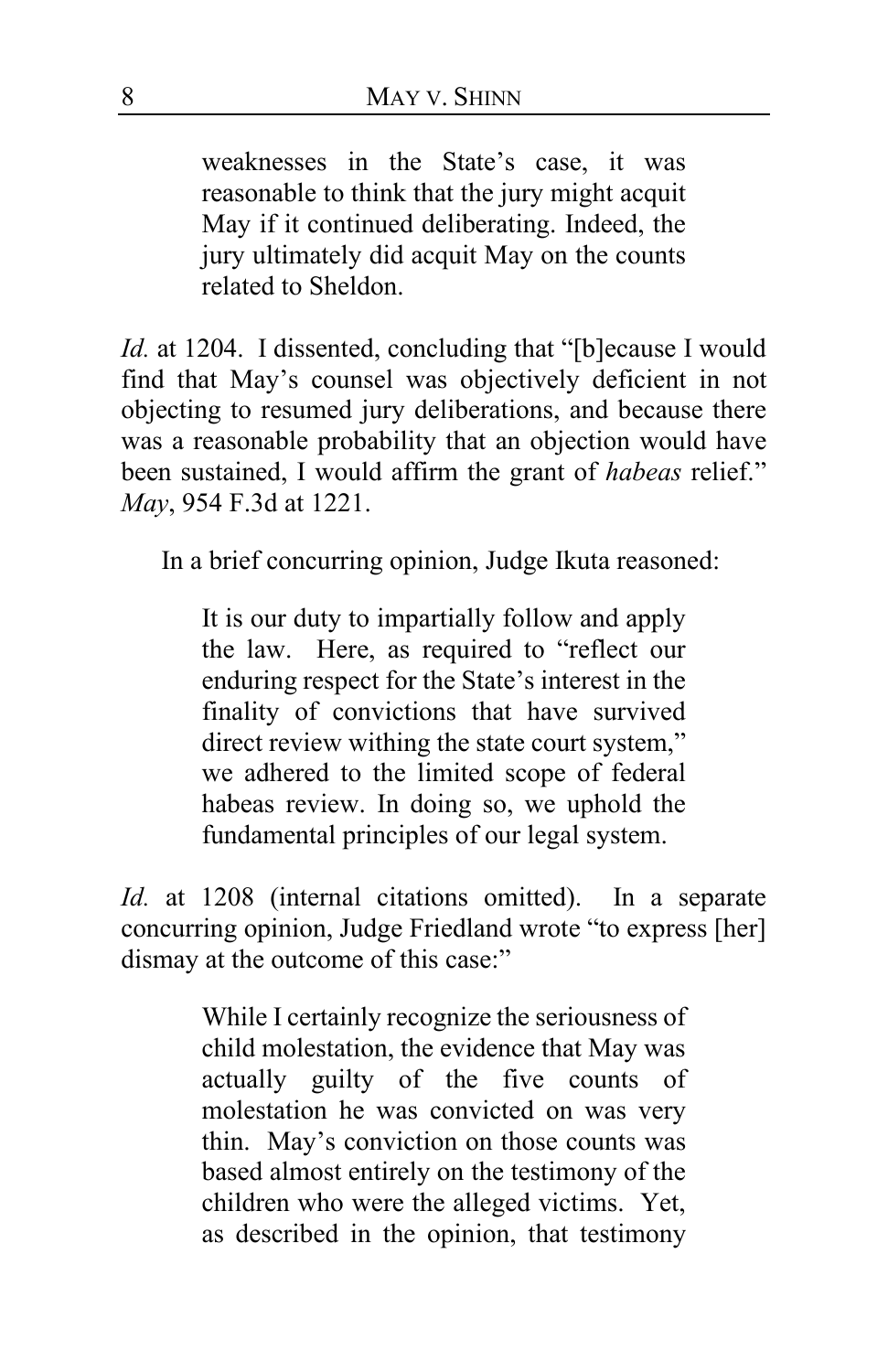had many holes. The potential that May was wrongly convicted is especially concerning because he was sentenced to seventy-five years in prison—a term that all but ensures he will be incarcerated for the rest of his life.

Given the significant constraints on the scope of our review, we are not in a position to do more than decide the narrow question whether the proceedings in this case were so egregiously unfair that they violated the Constitution. *But I agree with the dissent that this case, and in particular May's sentence, reflects poorly on our legal system.*

*Id.* at 1208–09 (emphasis added). After having been at liberty for more than four years May returned to prison.

#### **II**

I have profound respect for my two judicial colleagues who denied May's habeas petition. Judge Ikuta certainly cannot be faulted for her commitment "to follow and apply the law." *Id.* at 1208. But, as Judge Friedland poignantly comments, we have reached a point in our judicial decisionmaking that "reflects poorly on our legal system." *Id.* at 1209.

Judge Friedland's clarion call about the current status of our legal system triggered my thoughts about a period of time over a half-century ago when the Supreme Court had issued a spate of ground-breaking decisions that spoke well of our judicial system. There was *Brown v. Board of Education* in 1954, *Mapp v. Ohio* in 1961, *Baker v. Carr* in 1962, *Gideon v. Wainright* in 1963, *Jackson v. Denno* in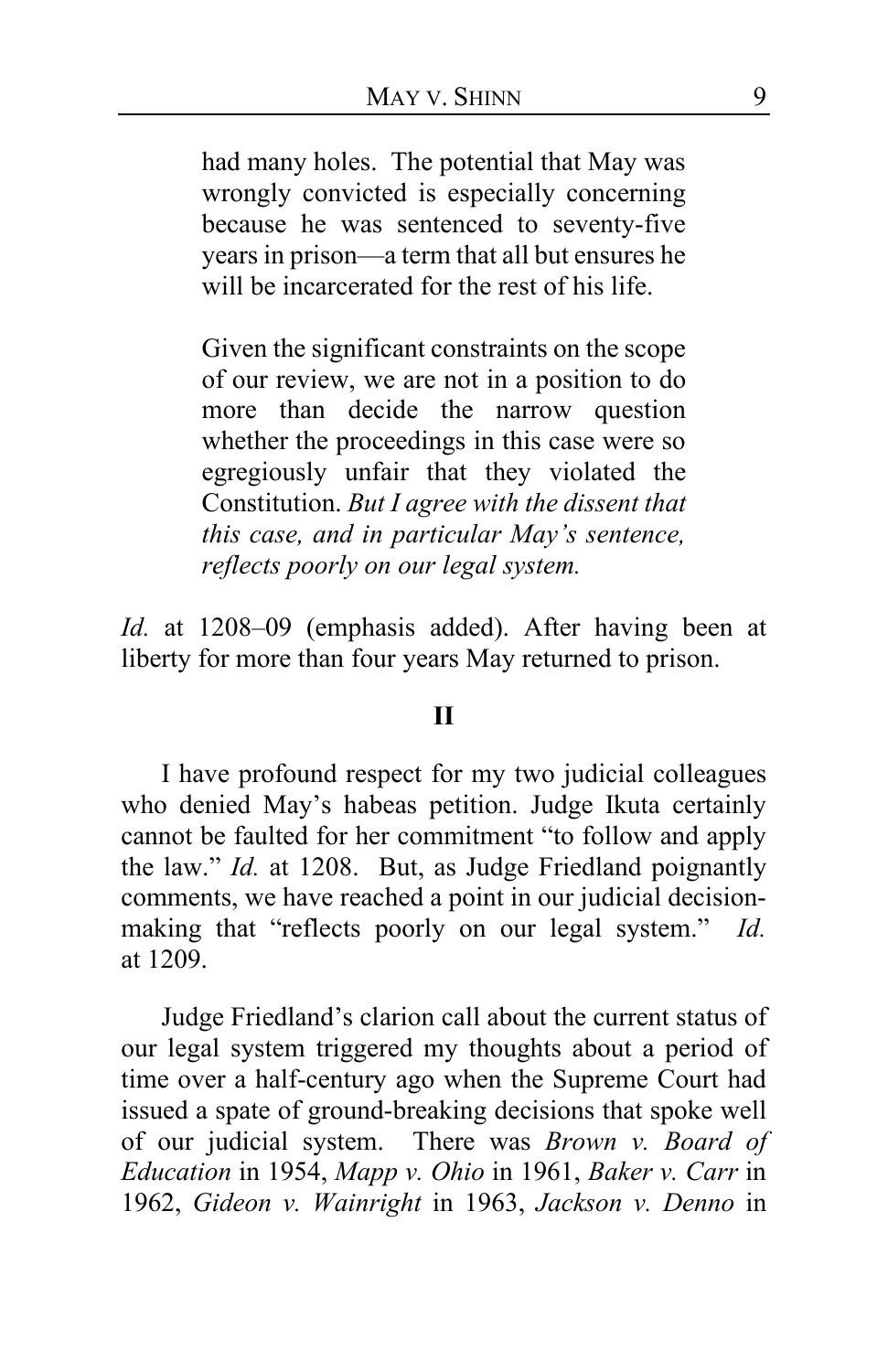1964, and *Miranda v. Arizona* in 1966. And I thought about the *Clayton* case.

In 1968 I was a young solo practitioner in Suffolk County, New York, when the New York State Court of Appeals assigned me to represent Robert Clayton. It was just a few years after the Supreme Court had held in *Jackson v. Denno* that those who had been convicted based on a confession had the right to a hearing to determine if it was voluntary.

Clayton had been indicted and convicted for murder as a result of a fight he had with a fellow migrant farm worker. Pursuant to *People v. Huntley*—the New York equivalent to *Jackson*—the trial court held a hearing to determine whether his confession was voluntary. *People v. Clayton*, 342 N.Y.S.2d 106, 108 (1973). I was assigned to handle this appeal. Ultimately, Clayton's conviction was ruled to be the product of "a pattern of police dominance and coercion." *Mancusi v. United States ex rel. Clayton*, 454 F.2d 454, 456 (2d Cir. 1972).

Clayton had spent about 20 years in jail when I gave him the good news: Rather than retry him, the Suffolk County District Attorney had agreed to allow him to plead to involuntary manslaughter. With credit for time served, Clayton would be a free man.

To my surprise, he rejected the offer. He told me that he had adjusted to a life in prison and wasn't sure he could adjust to a life out of prison as a convicted felon. I didn't know what to do, but the trial court, on its own motion, dismissed the indictment *in the interests of justice* pursuant to N.Y. Crim. Proc. Law § 210.40. *See People v. Clayton*, 350 N.Y.S.2d 495, 495 (Co. Ct. 1973). That statute recodified an obscure provision of the Code of Criminal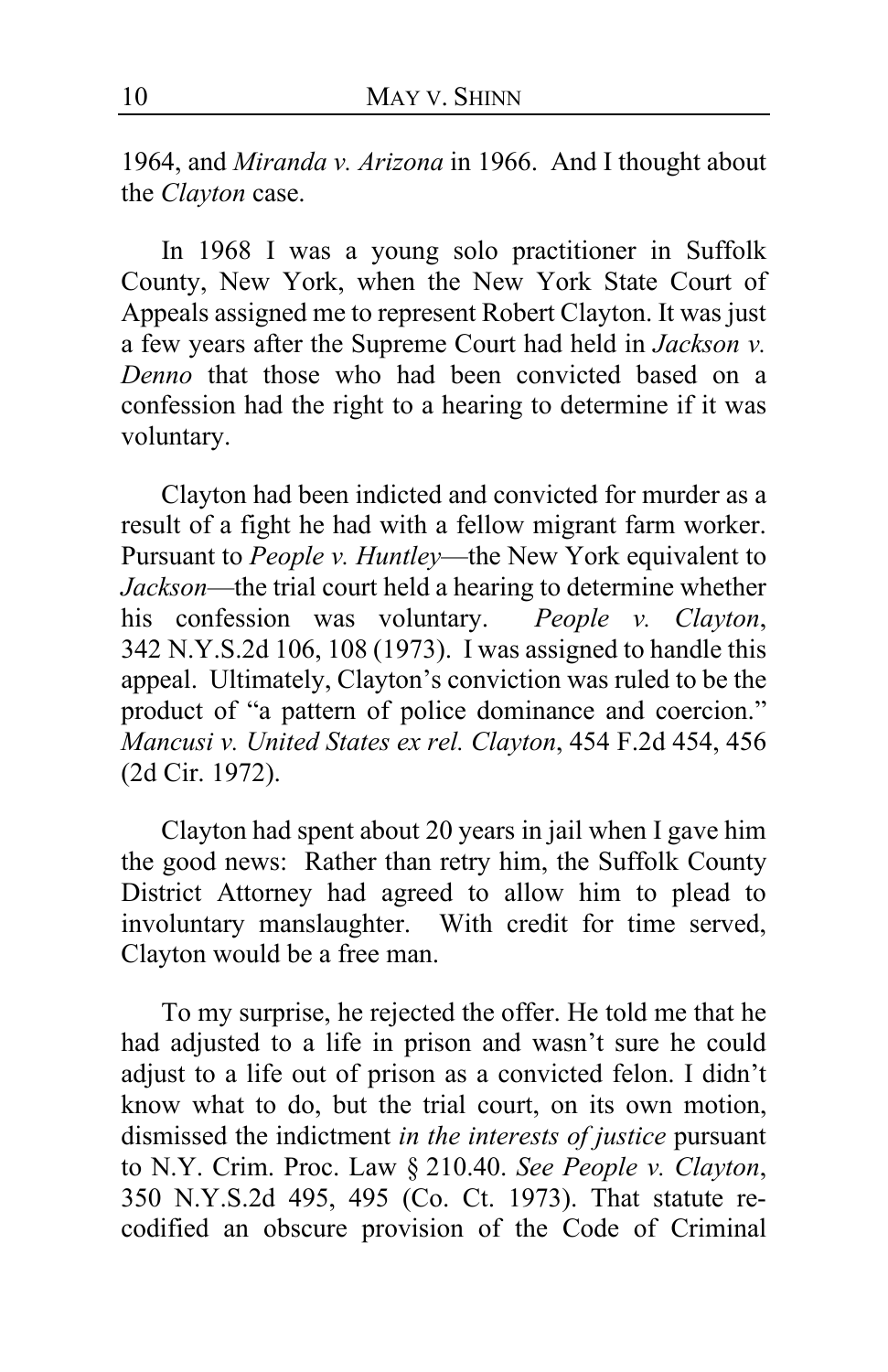Procedure, dating back to 1881: "The court may, either of its own motion, or upon the application of the district attorney, and in furtherance of justice, order an action, after indictment, to be dismissed." *People v. Campbell*, 48 Misc. 2d 798, 799 (N.Y. Misc. 1966) (citing Sec. 671 of the Code of Criminal Procedure); *see also* Practice Commentaries, N.Y. Crim. Proc. Law § 210.40.

The government appealed, arguing before the intermediate appellate court that never in the annals of the law had a murder indictment been dismissed on the court's own motion, and in the absence of the District Attorney's consent, in the so-called interests of justice.

In a precedent-making decision, Judge Hopkins, writing for a unanimous court, (1) affirmed the power of a court to dismiss *any* indictment, upon its own initiative, in the interests of justice; (b) established the substantive standards to be henceforth employed in evaluating when principles of justice required dismissal, and (c) asserted that a hearing must be held to determine if dismissal was warranted. *See Clayton*, 342 N.Y.S.2d at 109–111. The court specified seven considerations that must be considered at such a hearing: "(a) the nature of the crime; (b) the available evidence of guilt; (c) the prior record of the defendant; (d) the punishment already suffered by the defendant; (e) the purpose and effect of further punishment; (f) any prejudice resulting to the defendant by the passage of time, and (g) the impact on the public interest of a dismissal of the indictment." *Id.* at 110. As the court wrote, the dismissal of an indictment "depended only on principles of justice, not on the legal or factual merits of the charge or even on the guilt or innocence of the defendant." *Id.* at 109.

On remand, I conducted the first "interest of justice" hearing in the state's history. The trial court granted the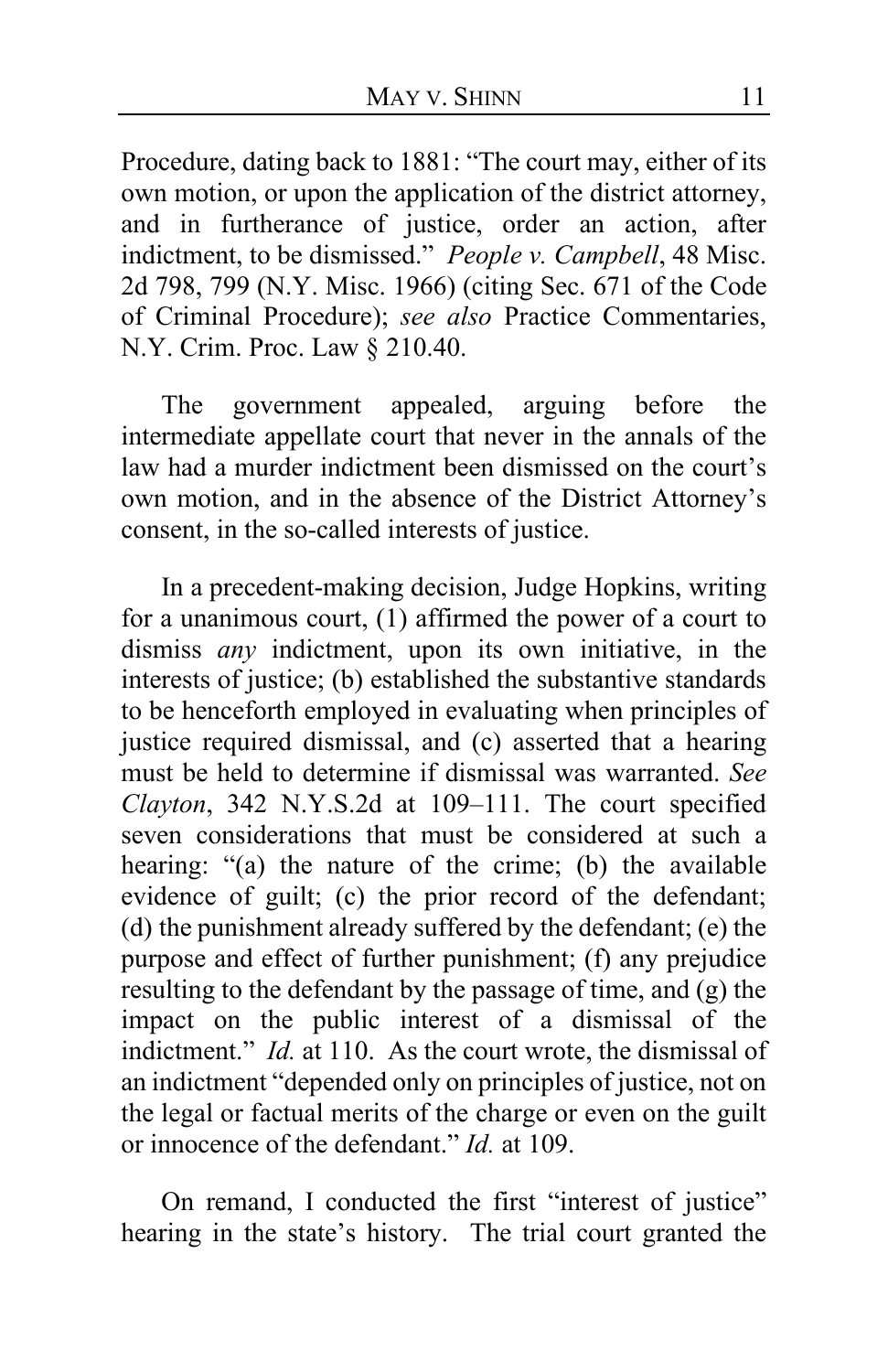motion, and Clayton's murder indictment was dismissed. Thus, was born the *Clayton* hearing, which exists to this date.

Almost a half-century ago, I wrote an article for the New York State Bar Journal recounting my Clayton journey. *See*  Frederic Block, *The Clayton Hearing*, N.Y. State B.J., Oct. 1973, 409. I was struck by the notion that because of New York's embrace of interest of justice hearings, "our legal system, though predicated upon the fundamental concept of due process, recognizes that the law must be possessed of an even more pervasive spirit; one that transcends common, codified or even constitutional law." *Id.* at 411. I commented that "it is, after all, the principle of 'justice' which is the hallmark of our jurisprudence, and that the letter of the law is not the final word." *Id.* I concluded by stating that dismissal in the interests of justice may be appropriate even for a murder indictment, such as in *Clayton*—"for reasons transcending the defendant's guilt or innocence." *Id.* at 412.

Although *Clayton* hearings abound to this day in New York State, there is no federal counterpart. The concept of justice tempering the strictures of the law is anathema to the federal justice system. Accordingly, as Judge Friedland laments, "*this case, and in particular May's sentence, reflects poorly on our legal system.*"

#### **III**

There are two relevant injustices that have impacted May's lifetime sentence: (1) the strictures of habeas relief; (2) the emotional overlay that contributes to irrational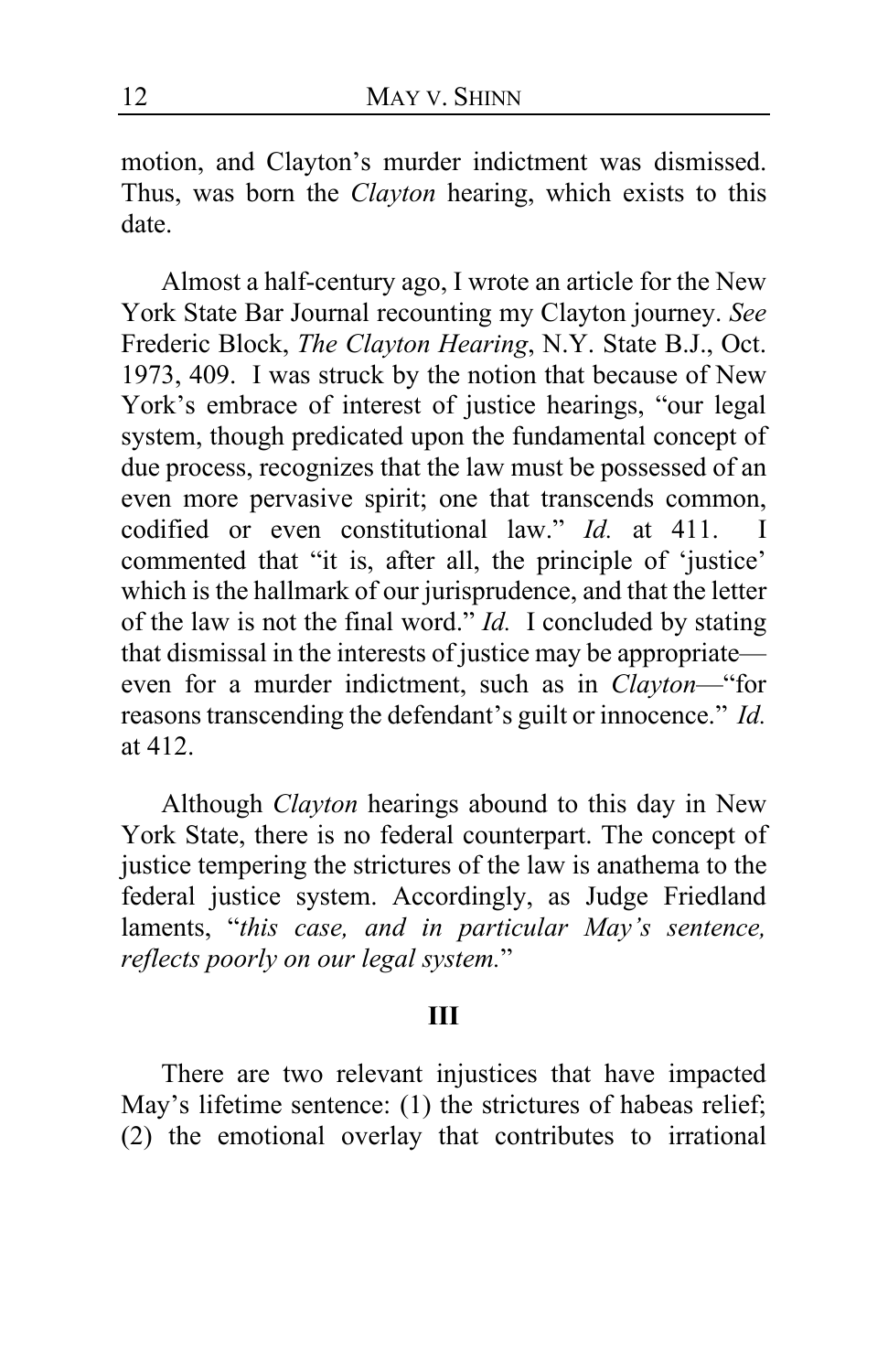sentencing when the nature of the crime entails sexual misconduct involving children. **[4](#page-12-0)**

It is my hope that by calling attention to these injustices this opinion will be of considerable value to those who will undoubtedly one day be deciding whether May's sentence should be commuted. I believe it is the responsibility of judges who have had the opportunity to identify injustices in the sentencing of a defendant to play an active role in sharing that information with those who will be passing final judgment on the life of a human being. I believe, therefore, that "there is no reason why judges could not play a more regular role in clemency." Jessica A. Roth, *The "New" District Court Activism in Criminal Justice Reform*, 72 N.Y.U. Ann. Surv. Am. L. 187, 382 (2018). This is in keeping with the moral responsibility of judges, who are "uniquely positioned to bring perceived injustices to other's attention and must." Jessica A. Roth, *Jack Weinstein:* 

<span id="page-12-0"></span>**<sup>4</sup>** These are not the only injustices that reflect "poorly on our legal system:" We are the world leader in "mass incarceration." With a prison population of more than 2.3 million, we incarcerate our populace at more than twice the rate of Russia, four times that of China, and more than fourteen times that of Japan. *See* James Kilgore, *Understanding Mass Incarceration: A People's Guide to the Key Civil Rights Struggle of Our Time* 11 (The New Press 2015). Congress—the first branch of government—has usurped much of the power of the judiciary by imposing mandatory minimums in over 25% of the sentences that judges must mete out, threatening to reduce the third branch of government to a twig. Our Sentencing Guidelines are often irrational and of little value. *See, e.g.*, *United States v, Parris,* 573 F.Supp.2d 744 (2008) (White Collar Crimes); *United States v. Dorvee*, 616 F.3d 174 (2d Cir. 2010) (Child Pornography). And we make it difficult for ex-felons to re-enter society by imposing an inordinate number of restrictions as "collateral consequences." *See United States v. Nesbeth*, 188 F.Supp.3d 179 (E.D.N.Y. 2016).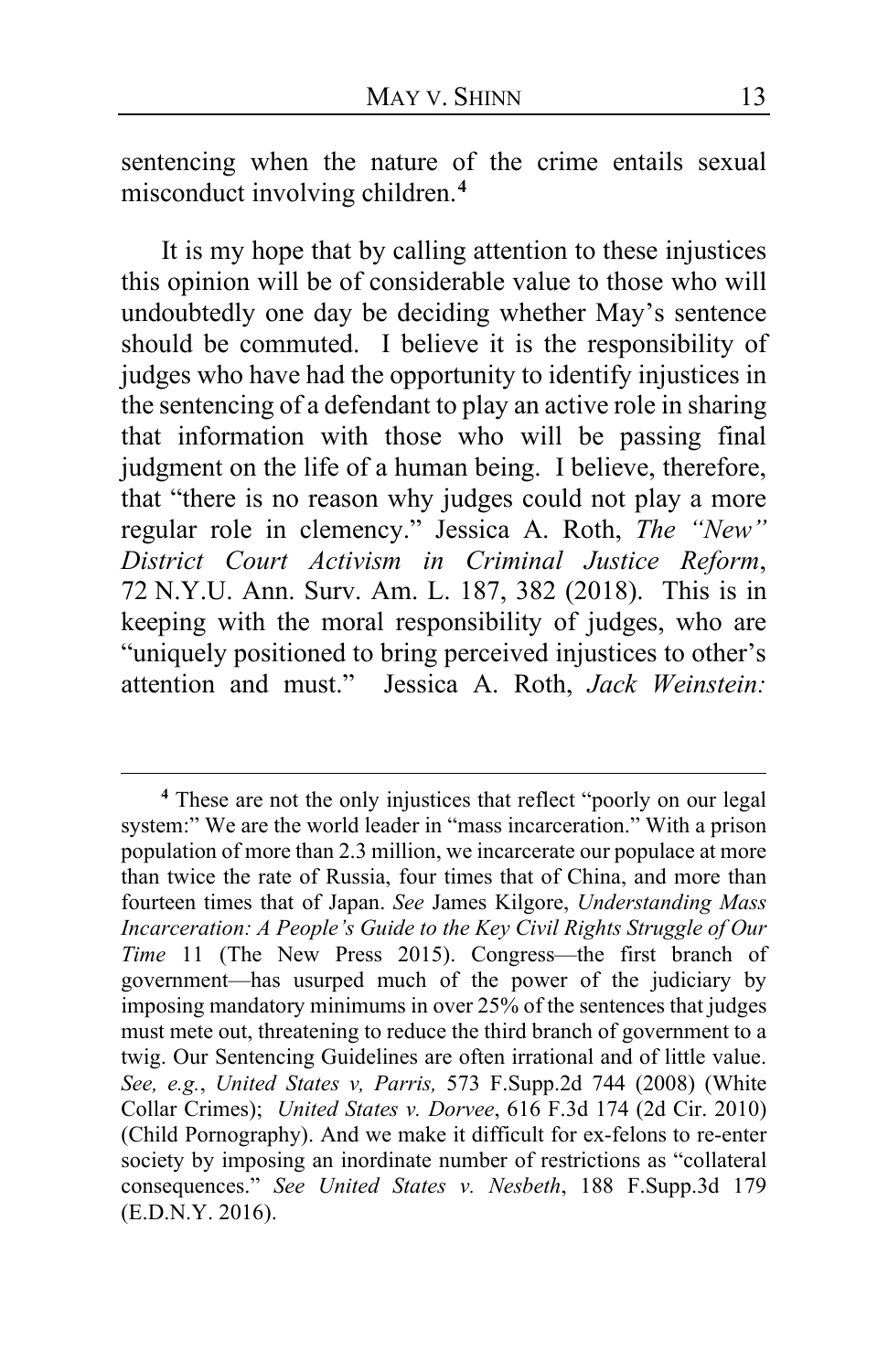*Reimagining the Role of the District Court Judge,* Federal Sentencing Reporter, Vol. 33, No. 3 163, 165 (Feb. 2021).

### **A. The Strictures of Habeas Relief**

My first exposure to the writ of habeas corpus as a district judge was in 1995 during my first year on the bench. Winston Moseley, who had been convicted of killing Kitty Genovese in 1964, sought the writ decades after his conviction. The murder had caught national attention since it was one of the most infamous and brutal murders committed during that century and "symbolized urban apathy [since] 38 people heard her screams but did nothing." 214 N.Y.L.J. 29 (July 25, 1995).

My initial reaction was that the inordinate passage of time had to preclude my asserting jurisdiction over the case. But to my surprise I learned that there was no statute of limitations for habeas petitions. I therefore conducted a hearing because Moseley's trial lawyer had testified in state court that he had previously represented Genovese and consequently "didn't try this case . . . objectively, calmly, just as a lawyer defending a client [should]." *Moseley v. Scully*, 908 F. Supp. 1120, 1125 (E.D.N.Y. 1995). This disclosure and admission compelled me to conduct the hearing to inquire into the nature, duration, breadth and bounds of this prior representation for the purpose of determining whether Genovese's lawyer labored under a constitutionally impermissible conflict of interest that adversely affected his representation. I denied Moseley's habeas petition on the merits, but only after determining that neither the passage of time nor other procedural grounds barred Moseley's claim.

A year after my decision, Congress enacted the Antiterrorism and Effective Death Penalty Act ("AEDPA").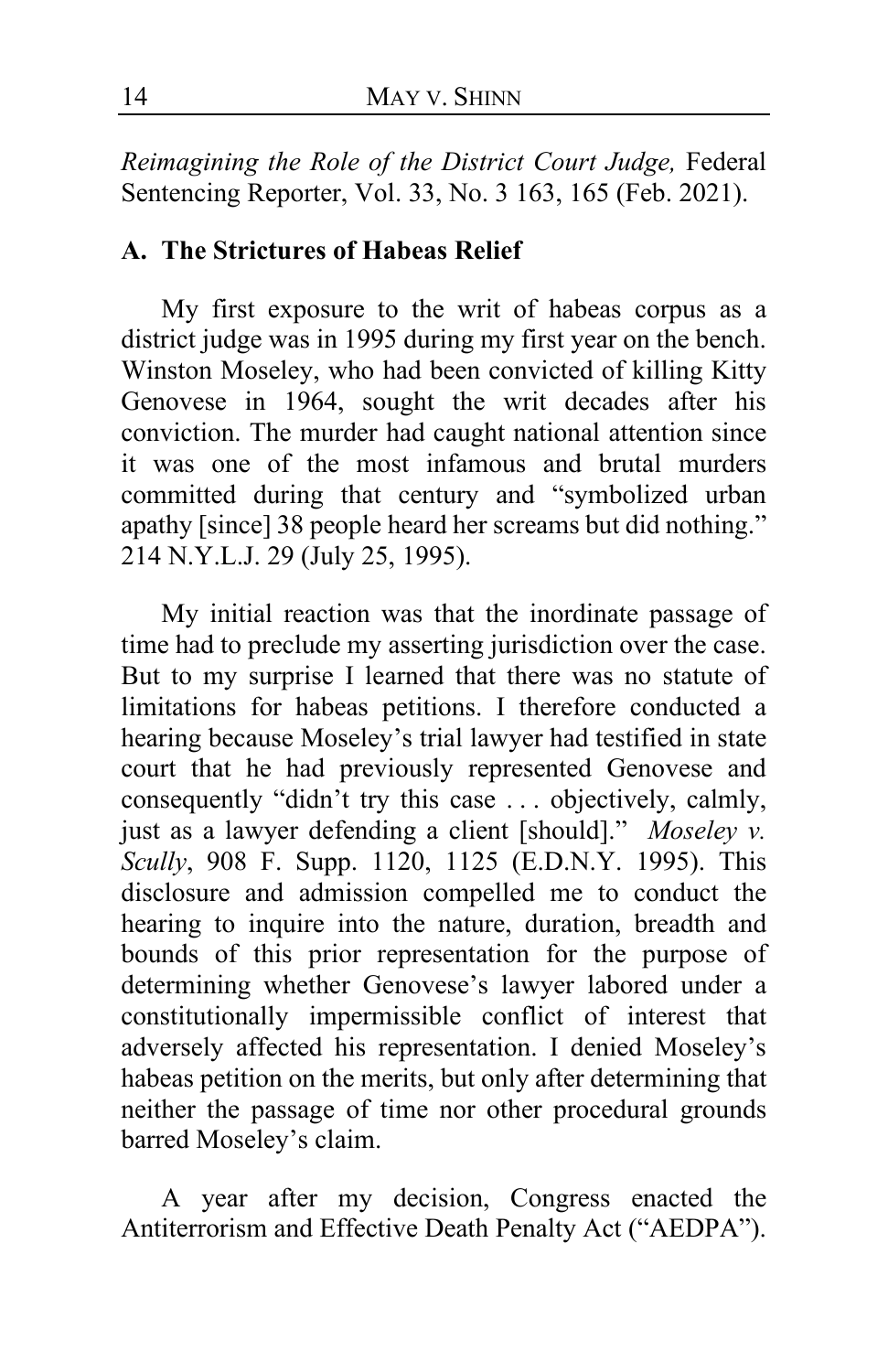It created a one-year statute of limitations and "departed from earlier efforts to reform the federal postconviction process by implementing strict new procedural and substantive barriers to successful federal habeas corpus relief." David Goodwin, *An Appealing Choice: An Analysis of and a Proposal for Certificates Of Appealability in "Procedural" Habeas Appeals,* 68 N.Y.U. Ann. Surv. Am. L. 791, 792 (2013). Under AEDPA a federal court "shall not" grant habeas relief "unless" the state court's decision was (1) "contrary to" or an "unreasonable application of" clearly established federal law, as determined by the decisions of the Supreme Court, or (2) based on an "unreasonable determination of the facts in light of the evidence presented" in the original proceeding. 28 U.S.C.  $§$  2254(d)(1); (2).

The Supreme Court's recent decision in *Brown v. Davenport*, No. 20-826, 2022 WL 1177498 (Apr. 21, 2022), traces how AEDPA "represented a sea change in federal habeas law." *Id.* at \*8. As Justice Gorsuch framed the issue:

> After a state court determines that an error at trial did not prejudice a criminal defendant, may a federal court grant habeas relief based solely on its independent assessment of the error's prejudicial effect under *Brecht v. Abrahamson*, 507 U.S. 619 (1993)? Or must a federal court also evaluate the state court's decision under the Antiterrorism and Effective Death Penalty Act of 1996 (AEDPA)?

*Id.* at \*3.

Justice Gorsuch traced the reach of habeas relief during the country's history. He explained how by 1953 federal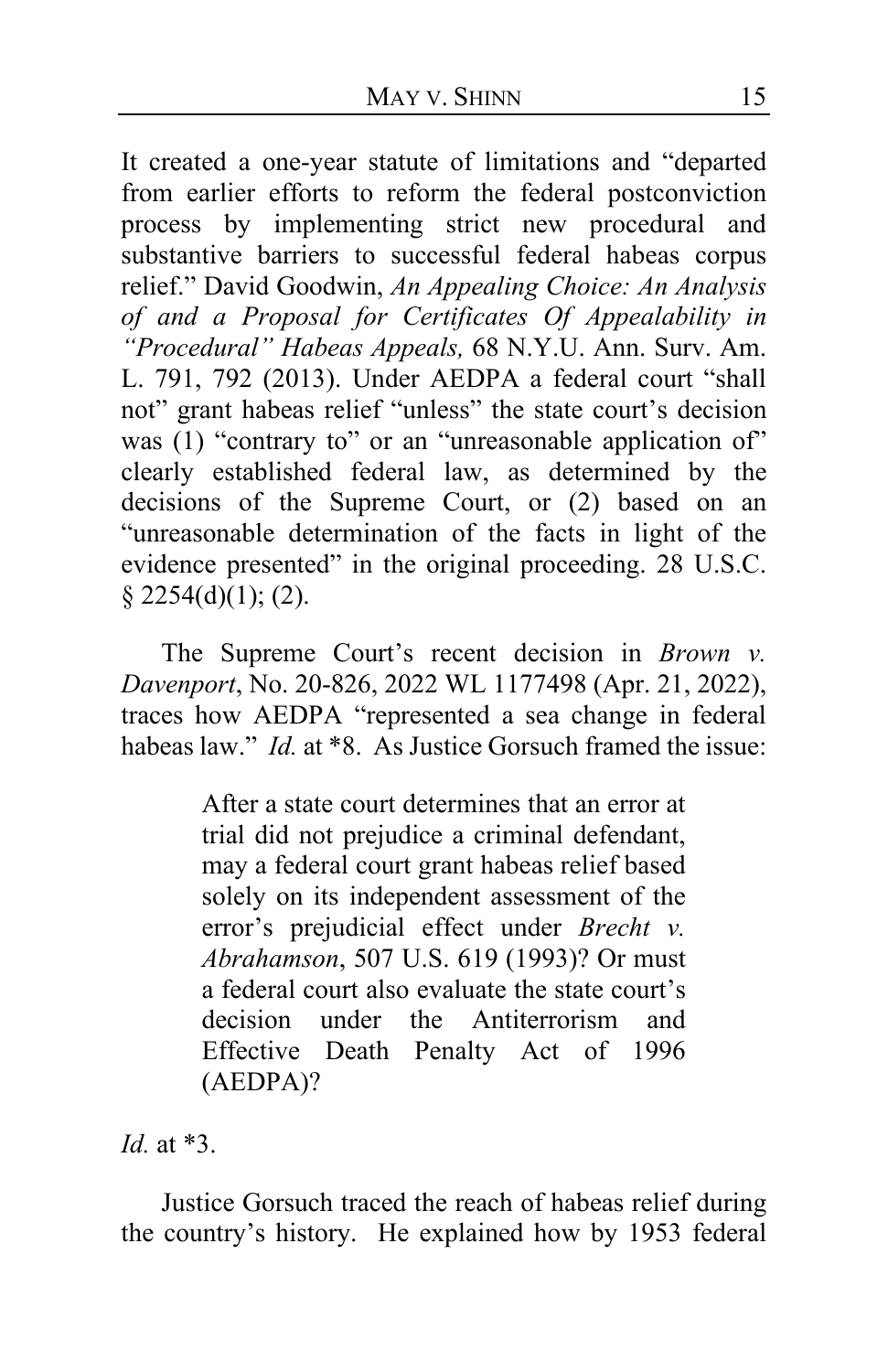habeas practice had taken on a permissive scope. In that year the Supreme Court held that a state-court judgment was "not *res judicata*' in federal habeas proceedings with respect to a petitioner's federal constitutional claims." *Id.*  at \*7 (citing *Brown v. Allen*, 344 U.S. 443, 458 (1953)). Thus, "[f]ull-blown constitutional error correction became the order of the day." *Id*. Eventually, the Supreme Court "responded to the post-*Brown* [*v. Allen*] habeas boom by devising new rules aimed at separating the meritorious needles from the growing haystack." *Id.* at \*8.

For example, in *Chapman v. California*, 386 U.S. 18 (1967), the Court had held that "when a defendant demonstrates on direct appeal that a constitutional error occurred at his trial, his conviction cannot stand unless the government proves the error's harmlessness 'beyond a reasonable doubt.'" *Brown v. Davenport*, 2022 WL 1177498, at \*8 (quoting *Chapman*, 386 U.S. at 24). But in *Brecht v. Abrahamson*, 507 U.S. 619 (1993), it "resolved that this same standard was inappropriate for use in federal habeas review of final state-court judgments." *Brown v. Davenport*, 2022 WL 1177498, at \*8 (citing *Brecht*, 507 U.S. at 633–34). "Instead, the Court reasoned, a state prisoner should not receive federal 'habeas relief based on trial error unless' he can show the error had a 'substantial and injurious effect or influence' on the verdict." *Id.*  (quoting *Brecht*, 507 U.S. at 637). In so doing, "the Court stressed that undoing a final state-court judgment is an 'extraordinary remedy,' reserved for only 'extreme malfunctions in the state criminal justice system' and different in kind from providing relief on direct appeal." *Id.* (quoting *Brecht*, 507 U.S. at 633–34).

Not satisfied with *Brecht's* restrictions, Congress doubled down by enacting its AEDPA "sea change,"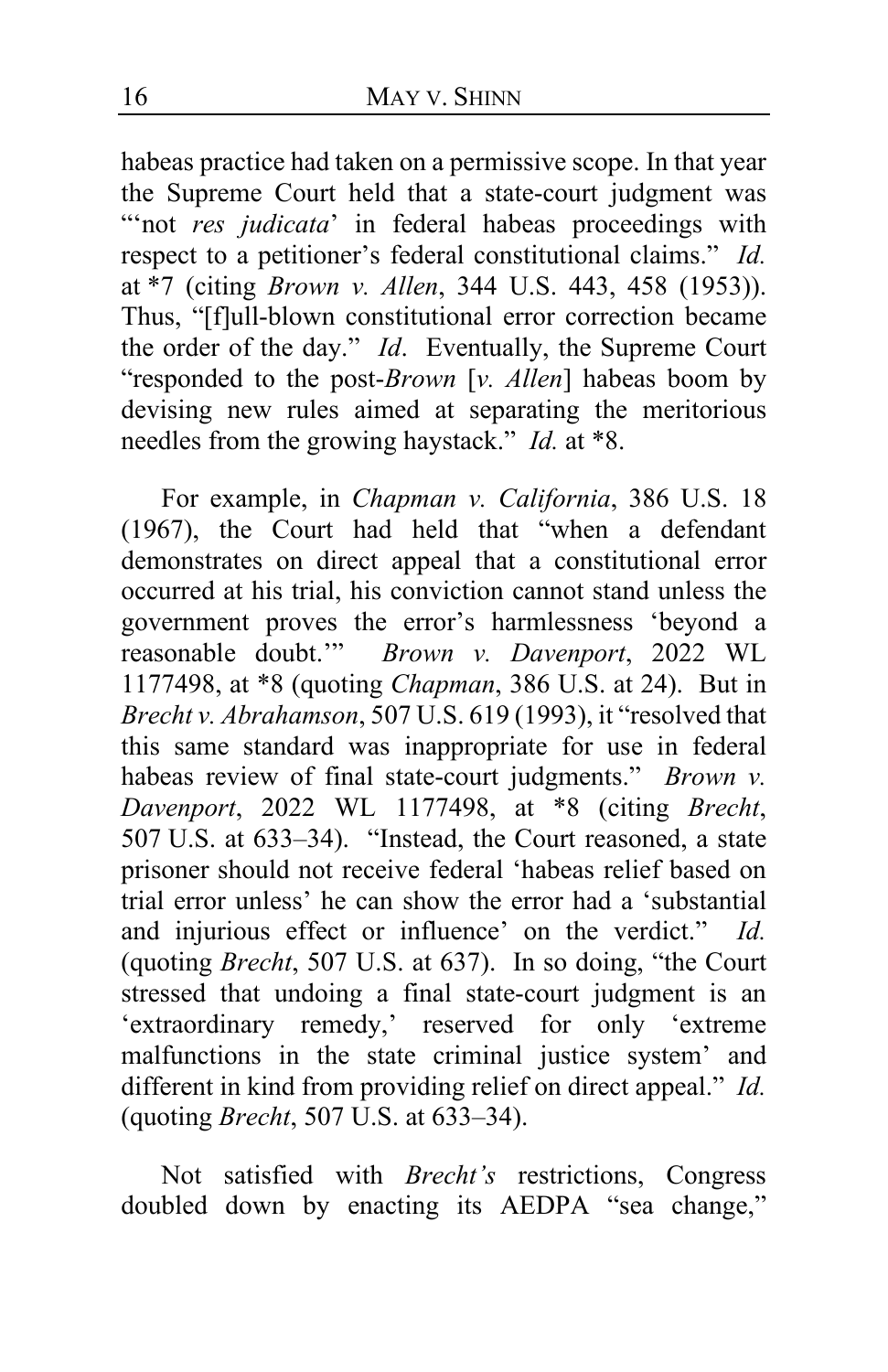imposing new "demanding" obstacles in the path of habeas petitions. *Id.* Consequently, the majority held in *Brown v. Davenport* that in order to qualify for habeas relief, a petitioner must satisfy both *Brecht* and AEDPA. It reasoned that "where AEDPA asks whether *every* fairminded jurist would agree that an error was prejudicial, *Brecht* asks only whether a federal habeas court *itself* harbors grave doubt about the petitioner's verdict." *Brown v. Davenport*, 2022 WL 1177498, at \*9.

An empirical study conducted ten years after AEDPA disclosed that it had effectively neutered habeas relief. As it reported, compared to a 40% success rate prior to AEDPA, by 2007 out of a sample of 2,384 cases that year, only 7 writs were granted by the federal courts in non-capital cases. Z. Payvand Ahdout, *Direct Collateral Review*, 121 Colum. L. Rev. 159, 174 (2021). Thus, the practical effect of AEDPA was "to halt the prior federal practice of employing habeas review to bring new conditions of fairness to the steamroller systems of justice found in too many states." Jed S. Rakoff, *The Magna Carta Betrayed?*, 94 N.C. L. Rev. 1423, 1429 (2016).

Now, with the Supreme Court's decision in *Brown v. Davenport*, superimposed on the difficulties in surmounting the strictures imposed under *Strickland* when seeking relief for ineffective counsel—as reflected by this case—habeas relief today is virtually a dead letter. *Brown v. Davenport*, therefore, realistically put the final nail in the habeas coffin.**[5](#page-16-0)** *See also Shinn v. Martinez Ramirez*, No. 20-1009, slip op. at

<span id="page-16-0"></span>**<sup>5</sup>** Indeed, Arizona's habeas regime includes many of the same procedural and substantive roadblocks found in the federal system. *See* Keith J. Hilzendeger, *Arizona State Post-Conviction Relief*, 7 Ariz. Summit L. Rev. 585 (2014).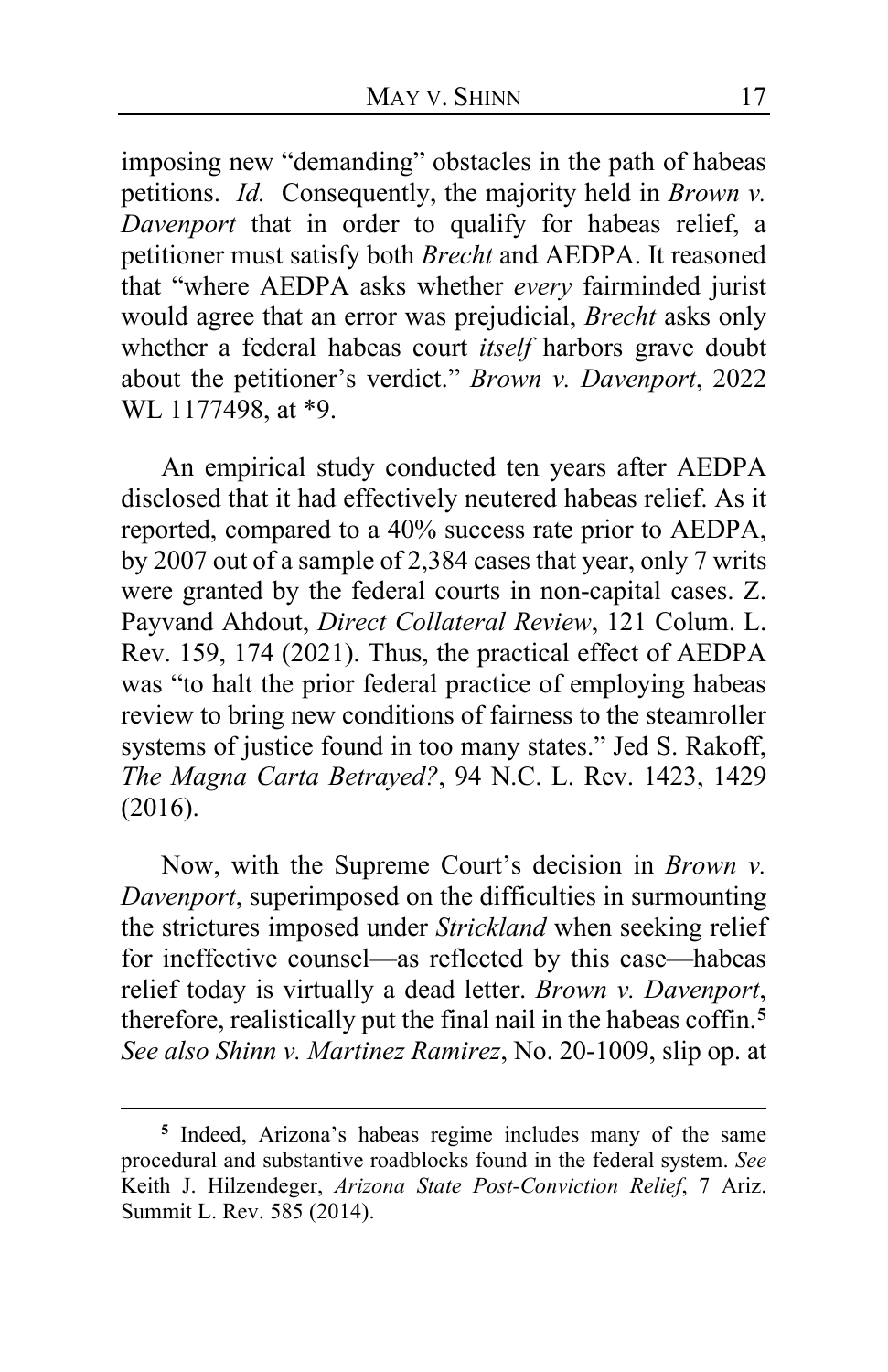15–17 (U.S. May 23, 2022) (imposing further procedural requirements on federal habeas ineffective assistance of counsel claims).

## **B. Irrational Sentencing of Sexual Misconduct Crimes Involving Children**

Nothing provokes more emotionality than sex crimes perpetrated on a child. The public widely regards child sex offenders as the "worst of the worst" and "better off dead." Colleen M. Berryessa & Chaz Lively, *When A Sex Offender Wins the Lottery: Social and Legal Punitiveness Toward Sex Offenders in an Instance of Perceived Injustice*, 25 Psychol. Pub. Pol'y & L. 181 (2019).

Congress has responded to this emotional outrage. For example, it has created Sentencing Guidelines for child pornographers that place all of them—be they mere possessors or inveterate distributors—at "a typical total offense level of 35." *United States v. Dorvee*, 616 F.3d 174, 186 (2d Cir. 2010). As explained in *Dorvee*, "[a]n ordinary first-time offender is therefore likely to qualify for a sentence of at least 168 to 210 months." *Id.*

I cite *Dorvee* because it is an extraordinary circuit-court case that exemplifies how raw emotions can trigger irrational sentences when children are the victims of sexual misconduct. *See also United States v. Henderson*, 649 F.3d 955, 965–69 (9th Cir. 2011) (Berzon, J., concurring) (citing *Dorvee*, 616 F.3d at 186–88). Foremost, are the irrational Guidelines that Congress has created for convicted child pornographers. Thus, as *Dorvee* points out: "[T]he Guidelines actually punish some forms of direct sexual contact with minors more *leniently* than possession or distribution of child pornography." *Id.* at 184.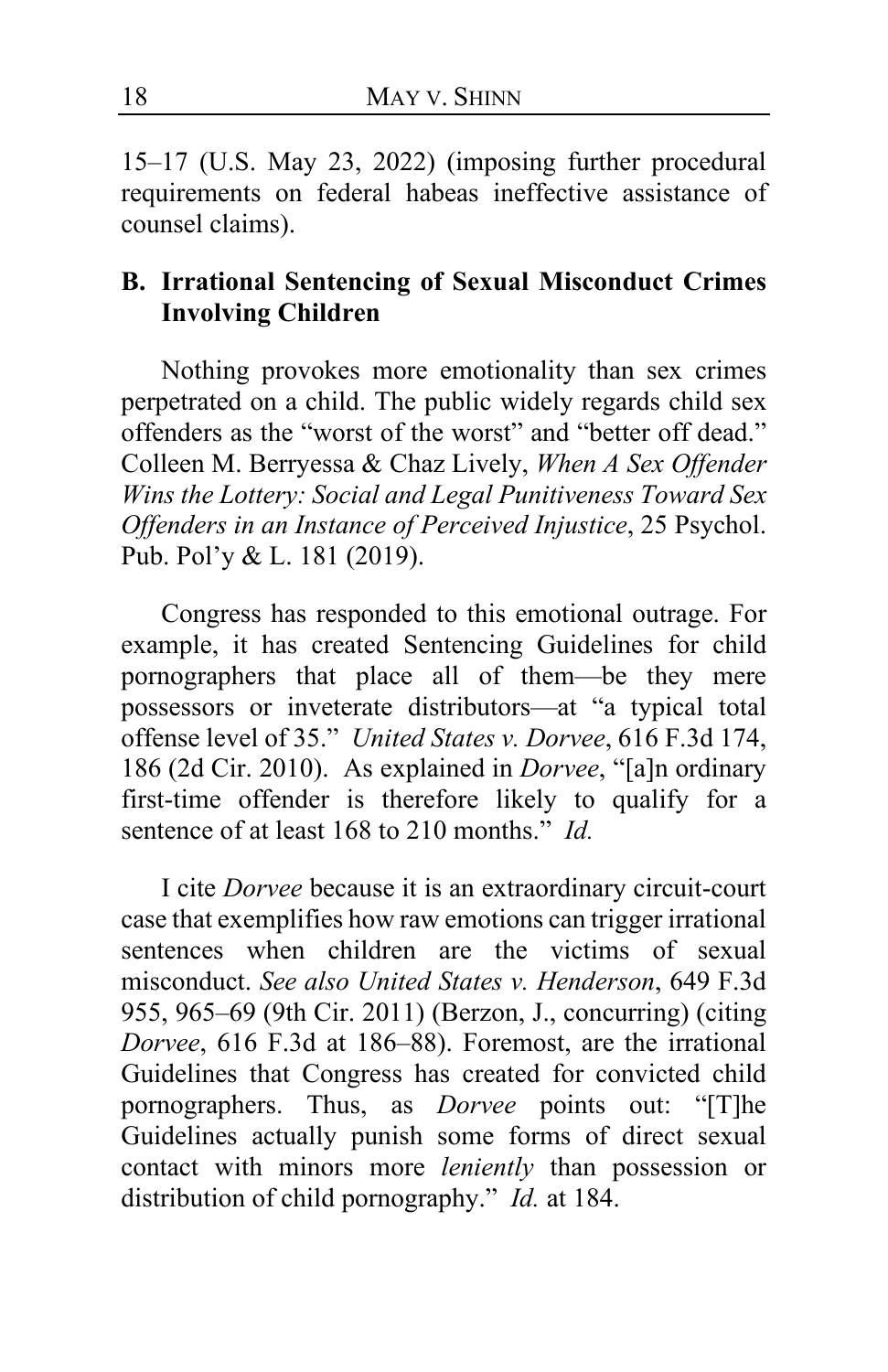The current status of the child pornography Guidelines dates to Congress' enactment of the PROTECT Act of 2003, Pub. L. 108-21, 117 Stat. 650. It was the culmination of the Sentencing Commission's multiple amendments to these Guidelines—at Congress' direction—since their introduction in 1987, each time calling for harsher penalties. *Dorvee*, 616 F.3d at 184. And "it was the first instance since the inception of the Guidelines where Congress directly amended the *Guidelines Manual.*" *Id.*

But, as explained in *Dorvee*, these congressionally mandated Guidelines were "fundamentally different from most" and "unless applied with great care, c[ould] lead to unreasonable sentences." *Id.* The circuit court quoted from the comments by a former United States Attorney for the Eastern District of New York that the changes effected by the PROTECT Act evinced a "blatant disregard for the Commission" and were "the most significant effort to marginalize the role of the Sentencing Commission in the federal sentencing process since the Commission was created by Congress." *Id.* at 185 (internal quotation marks omitted). As he explained, Congress:

> (i) adopted sentencing reforms without consulting the Commission, (ii) ignored the statutorily-prescribed process for creating guideline amendments, (iii) amended the Guidelines directly through legislation, (iv) required that sentencing data be furnished directly to Congress rather than to the Commission, (v) directed the Commission to reduce the frequency of downward departures regardless of the Commission's view of the necessity of such a measure, and (vi) prohibited the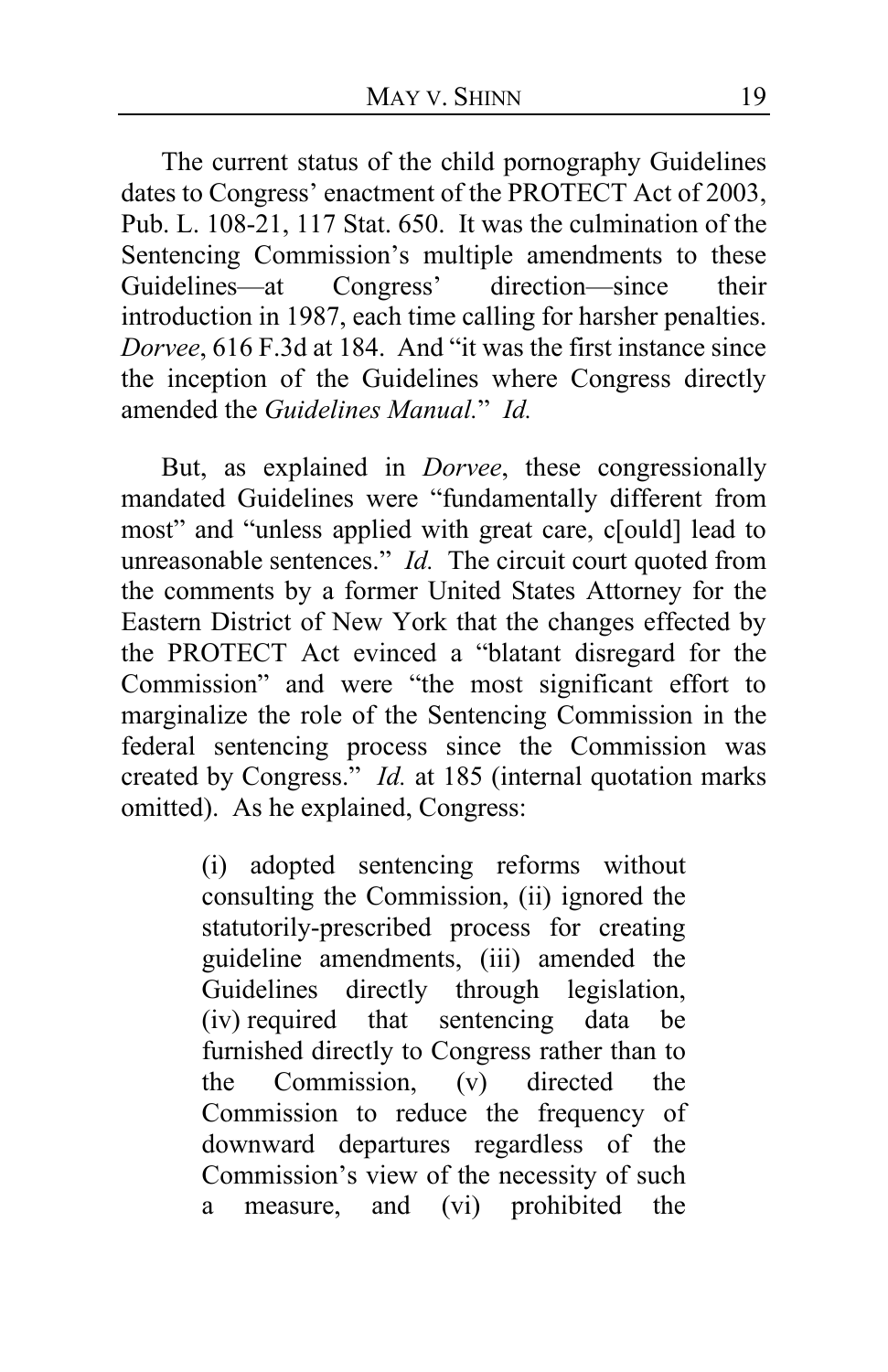Commission from promulgating any new downward departure guidelines for the next two years.

# *Id.* (citation omitted).

The upshot of all of this congressional frenzy was that "sentencing enhancements cobbled together through this process routinely result[ed] in Guidelines projections near or exceeding the statutory maximums, even in run-of-the-mill cases." *Id.* at 186. Thus, Dorvee's sentencing range was calculated by the district court to be 262 to 327 months for having sexually explicit conversations with an undercover agent posing as a 14-year-old-boy, sending sexually explicit videos and images via the internet to the agent, and meeting another undercover agent, also posing as a 14-year-old boy, with a camera that he intended to use to photograph the "[the boy's] feet and penis." *Id.* at 176.

*Dorvee* illustrates the irrationality of the child pornography Guidelines with two examples: (1) "An adult who intentionally seeks out and contacts a twelve-year-old on the internet, convinces the child to meet and to cross state lines for the meeting, and then engages in repeated sex with the child, would qualify for a total offense level of 34, resulting in a Guidelines range of 151 to 188, with a criminal history category of 1." *Id.* at 187. Dorvee, meanwhile, had the same criminal history category and had "never had any contact with an actual minor," yet "was sentenced by the district court to 233 months of incarceration," based, ironically, in part on the district judge's fear "that Dorvee *would* sexually assault a child in the future." *Id.* (2) A defendant convicted of possessing on his computer two nonviolent videos of seventeen-year-olds engaging in consensual conduct, with no criminal history, would result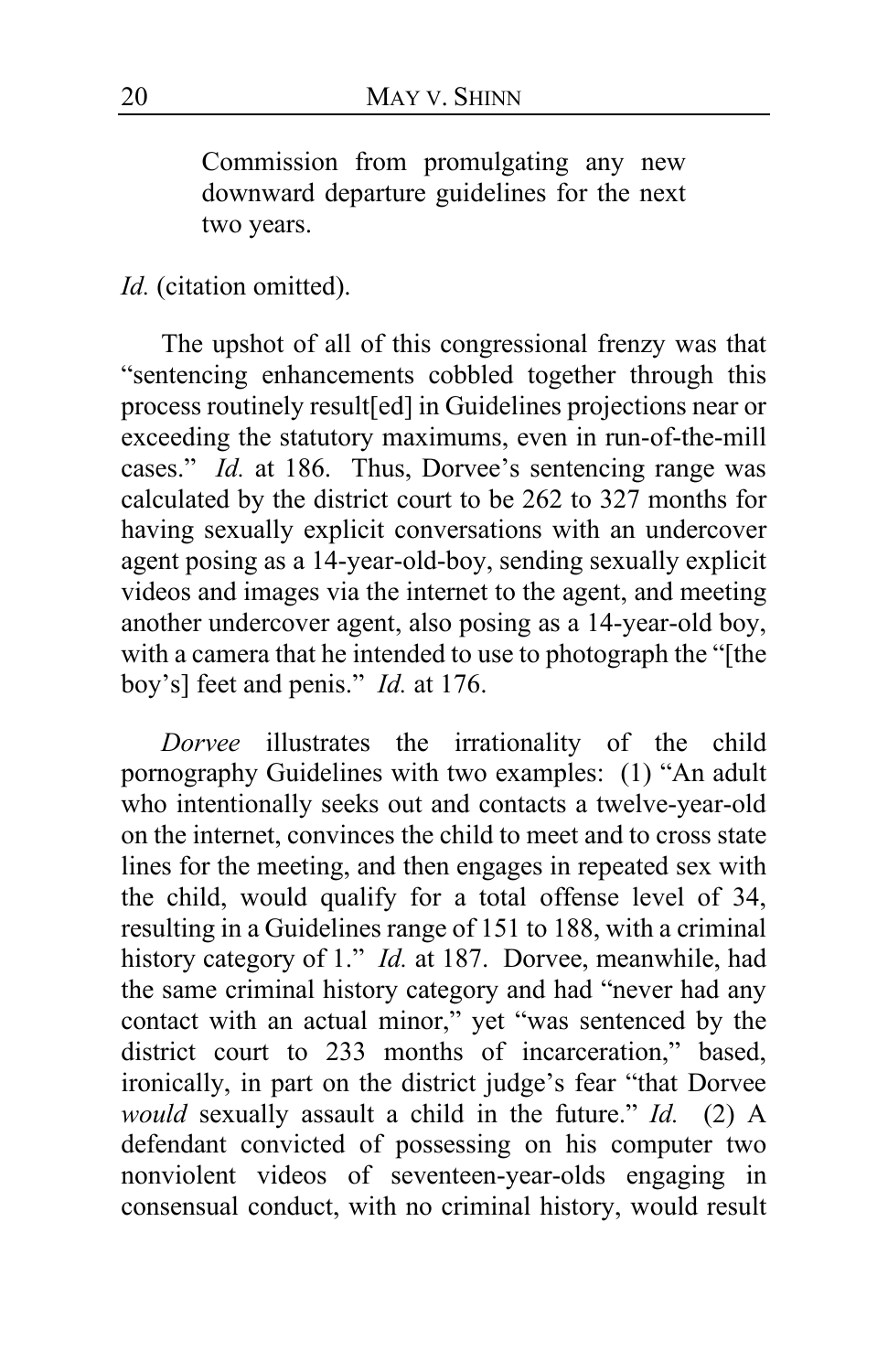in a Guidelines range of 46 to 57 months. "This," the court noted, "is the same Guidelines sentence as that for an individual with prior criminal convictions placing him in a criminal history category of II, who has been convicted of an aggravated assault with a firearm that resulted in bodily injury." *Id.*

Thus, although the circuit court recognized that "enforcing federal prohibitions on child pornography is of the utmost importance," it held that "it would be manifestly unjust to let Dorvee's sentence stand." *Id.* at 188. Therefore, it remanded the case for resentencing, cautioning the district court that it was "dealing with an eccentric Guideline of highly unusual provenance which, unless carefully applied, can easily generate unreasonable results." *Id.*

The public's hatred of child pornographers is part of its emotional reaction to all sexual crimes involving children. Indeed, "[i]ndividuals living with pedophilic disorder are the most universally despised group in modern society." Margo Kaplan, *Taking Pedophilia Seriously* 72 Wash. & Lee L. Rev. 75, 128 (2015). Judges are not exempt from such emotional reactions. If anyone sexually assaulted one of my two adorable little grandchildren, I would probably be indicted for murder. But I understand as a rational jurist that I cannot let my judgments be based on my emotions.

Realistically, the public's fear of pedophiles running loose and abusing children should be tempered by the knowledge that we judges impose enormous constraints on their freedom even when they are not incarcerated. The PROTECT Act authorizes life supervision by the Probation Department and, in some cases, requires it. The Adam Walsh Act requires those convicted of specified sex crimes to register as sex offenders and sets up a national database to coordinate state sex-offender registries.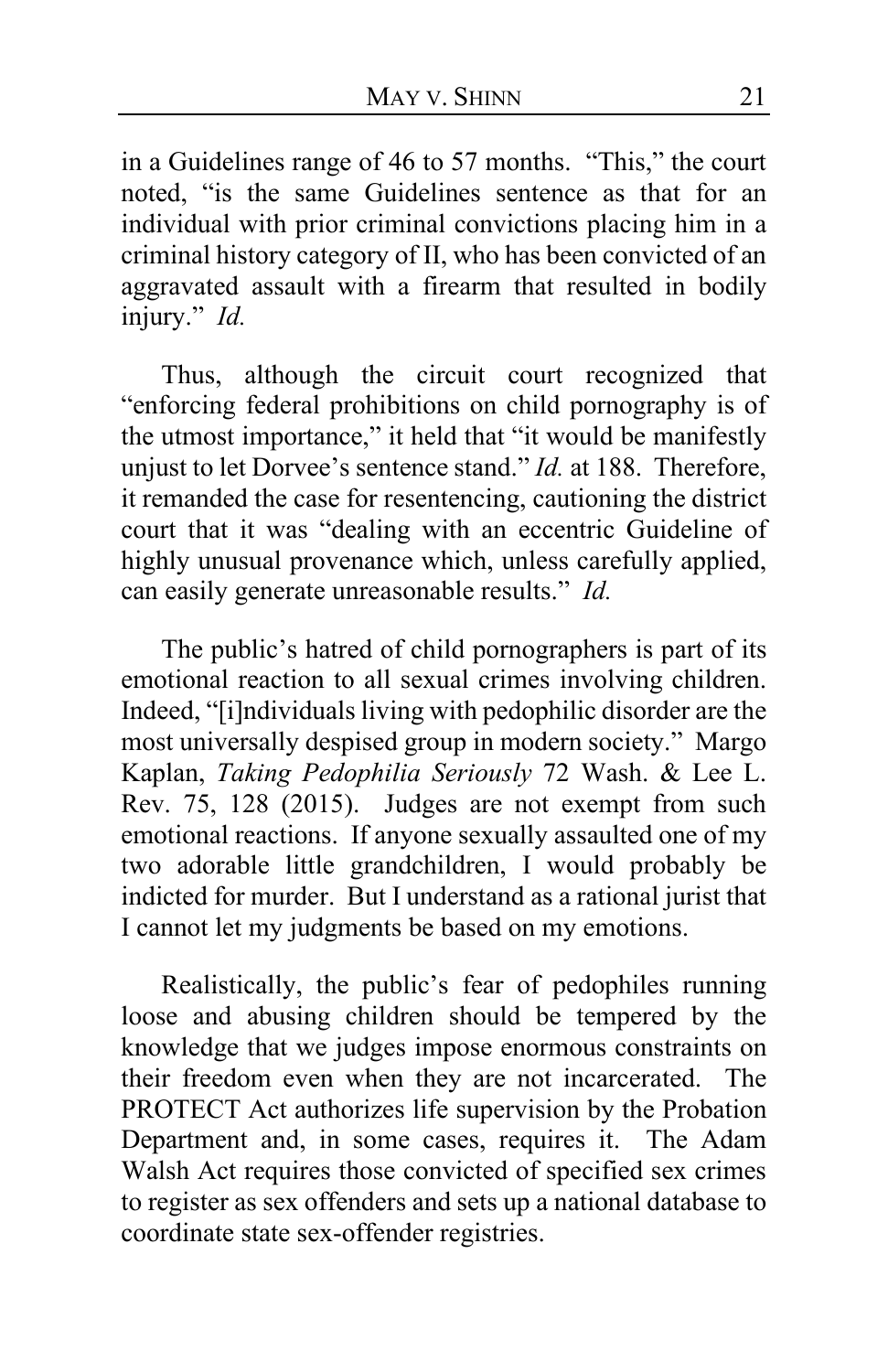Moreover, stringent special conditions are routinely imposed during supervised release. My list is fairly typical and includes mental health treatment, limitations on contact with children, limitations on computer access, and submission to random searches and other monitoring to ensure compliance.

Consequently, the data suggest that the recidivist rates for child sex offenders are low. For example, compared to a 67.8% re-offense rate for state prisoners in general over a three-year period ending in 2018, there was only a 3.5% reoffense rate for child sex offenders during that same time period. Maureen F. Larson & Robert F. Schopp, *Sexual Predator Laws: Clarifying the Relationship Between Mental Health Laws and Due Process Protections*, 97 Neb. L. Rev. 1167, 1169 (2019).

I have discussed the Second Circuit's decision in *Dorvee* at length because it is a clear exposition of how Congress has responded to the public's emotional pedophilia hysteria by creating irrational child pornography Guidelines—which still exist. But this hysteria has obviously impacted the harsh sentences that the states have created for crimes entailing the sexual molestation of children, such as reflected in this case. Incredibly, May faces the rest of his life in prison for briefly fondling three children over their outer garments in broad public. Moreover, Judge Friedland correctly explains that the evidence against May "was very thin," and "had many holes." Thus, as she acknowledges, there was "[t]he potential that May was wrongly convicted." *May v. Shinn*, 954 F.3d 1194, 1208 (9th Cir. 2020).

But such are the harsh realities of life where thousands of innocent people are incarcerated and many are even on death row. Jay Robert Nash, *"I am Innocent!": A Comprehensive Encyclopedic History of the World's*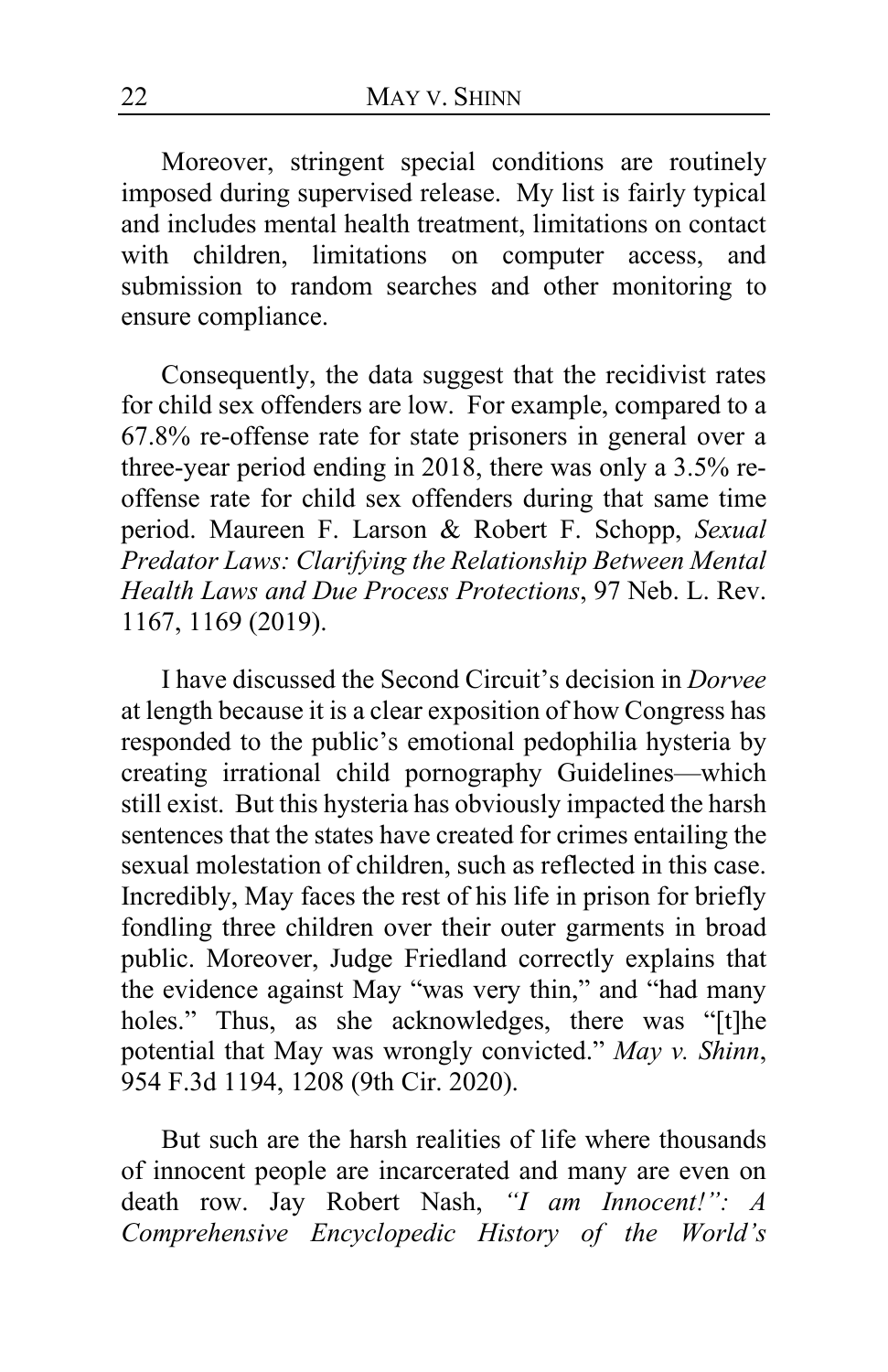*Wrongly Convicted Persons* (2008); Daniel H. Benson, *Executing the Innocent*, 3 Ala. C.R. & C.L.L. Rev. 1 (2013); *see also* Frederic Block, *Prosecutors aren't above the law: Gov. Cuomo must sign legislation creating an oversight commission*, The Daily News (Jul. 30, 2018).**[6](#page-22-0)** Nonetheless, I doubt that even the most hardened believers that child molesters should be severely punished would objectively conclude that sentencing May to life was rational, and would agree with me and Judge Friedland that it "reflects poorly on our legal system."

#### **IV**

May has now apparently run the gamut of any judicial recourse that might have been available. The only chance he has of not being incarcerated for the rest of his life would seem to be executive commutation. The Arizona Board of Executive Clemency ("Clemency Board"), comprising five members appointed by the Governor, may recommend the commutation of a sentence to the Governor "after finding by clear and convincing evidence that the sentence imposed is clearly excessive given the nature of the offense and the record of the offender and that there is a substantial probability that when released the offender will conform the offender's conduct to the requirements of the law." Ariz. Rev. Stat. § 31-402.

Statistics provided by the Clemency Board show that between 2004 and 2016, it heard an annual average of 594.9 clemency hearings and recommended a yearly average of

<span id="page-22-0"></span>**<sup>6</sup>** Available at: https://www.nydailynews.com/opinion/ny-opedprosecutors-arent-above-the-law-20180726-story.html.